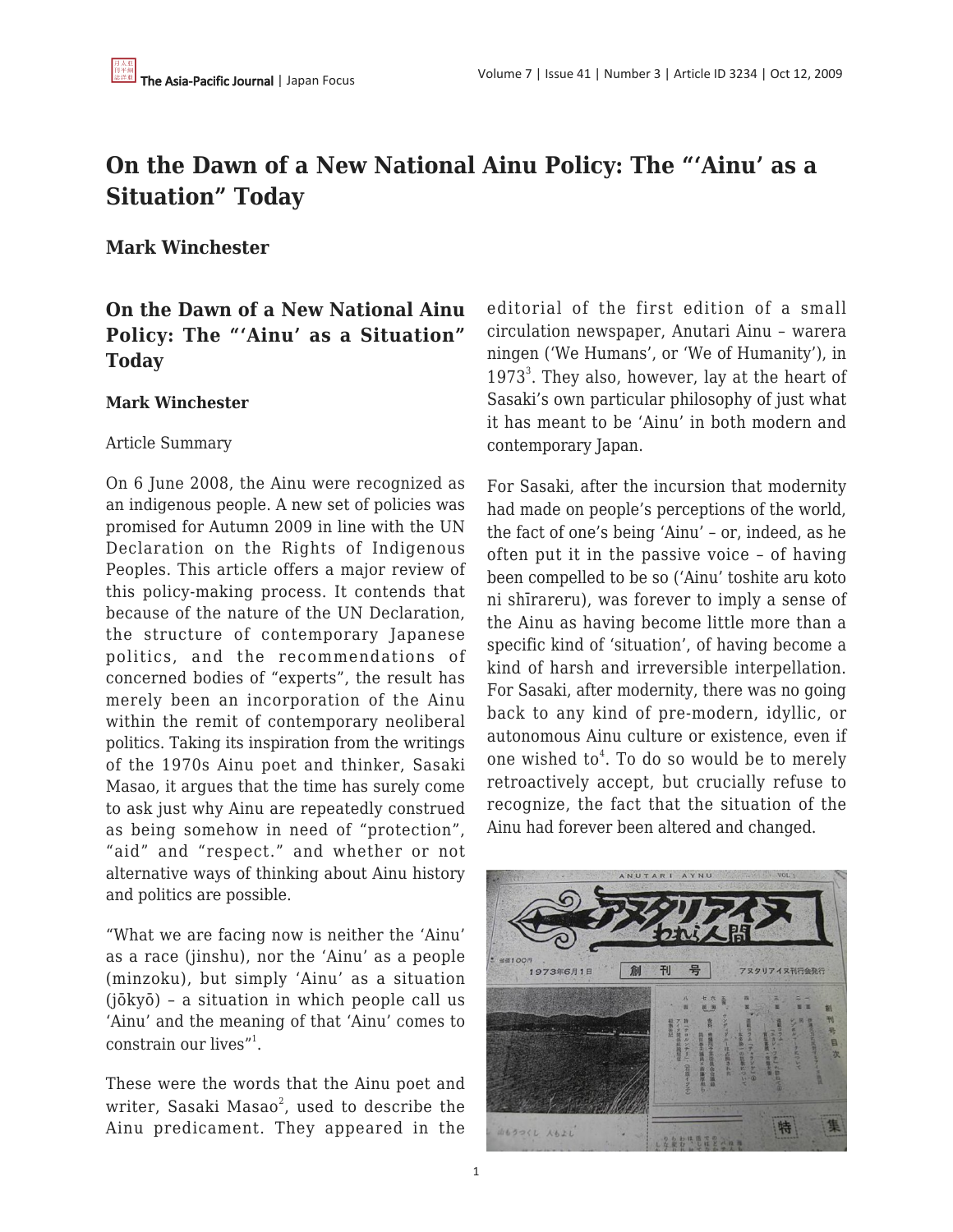## **The front page of Anutari Ainu's first edition. Sasaki's editorial introducing his notion of the "'Ainu' as a situation" to a wider audience appears at the back.** (Photo: author)

As long as people repeated their appeals to an autonomous Ainu existence, the aporia of being "Ainu" in the modern and contemporary world could never be properly understood as an aporia in and of itself. Modernity had cut them off from the culture of the past. All that remained was what Sasaki Masao referred to in the harshest terms as an "empty carcass" (keigai) 5 . Now, this past could only ever been seen through the lens of the modern and therefore either as something to preserve or leave behind. Now, the only reason why "Ainu" were "Ainu" was due to a contingent interpellation in the present. If any kind of autonomy were to be discovered again for those, including himself, that he saw as irrevocably thrown into this 'Ainu' as a situation, it would have to be found elsewhere.

Over the last six years I have been trying to take a fresh look at the modern history, and historiography, of the Ainu with reference to the thought of Sasaki Masao, and to connect alternative ways of thinking about Ainu history and politics to contemporary Japanese societal and policy attitudes towards them. I believe that if we take Sasaki's thought seriously then the image of the Ainu as a forever repressed minority, repeatedly construed as being somehow in need of the governmental protection, aid and respect of others must immediately be put aside. This article attempts to make an intervention in light of current developments taking place in Ainu policymaking in Japan, particularly that concerning a new report submitted to government by a Council of Experts on the Implementation of Ainu Policy on 29th July this year. For despite the fact that the oft-reformed (but extremely long-lived!) Hokkaido Former Natives Protection Act of 1899 was replaced in 1997 by the current Ainu Cultural Promotion Act, and despite present initiatives to create a new Ainu policy after Japan's recognition on 6th June 2008 of the Ainu as an indigenous people in the context of the UN Declaration on the Rights of Indigenous Peoples, the 'Ainu' as a situation has not gone away. Indeed, often in some quite surprising ways, the 'Ainu' as a situation "in which people call us 'Ainu' and the meaning of that 'Ainu' comes to constrain our lives" is very much alive and well. So too are the modern aporias which keep it so.

#### **Political Beginning, or Final Transaction?**

Watching the recent developments in Ainu policy making over the last year (2008-2009) has, in many ways, felt like contracting a severe case of déjà vu. It is as if the events which led to the establishment of the Ainu Cultural Promotion Act in 1997 have been repeating themselves: a rushed drafting of resolutions in a period of political instability, the creation of ad hoc consultative bodies to decide on the policy content, the lobbying activities of key Hokkaido politicians, and the heavy emphasis being placed upon the importance of culture, language, multicultural coexistence and identity politics are all factors which characterized the earlier process as well as the present<sup>6</sup>. However, there are a number of significant features that have colored the process this time around which were not present during the late 1990s. Perhaps the most significant of these is the adoption of the UN Declaration on the Rights of Indigenous Peoples by the General Assembly at UN headquarters in New York on 13th September 2007.

While not a legally binding instrument under international law, the UN Declaration sets out both the individual and collective rights of indigenous peoples, including rights to culture, language, identity, but also those concerning health, employment and education. It also emphasizes the rights of indigenous peoples to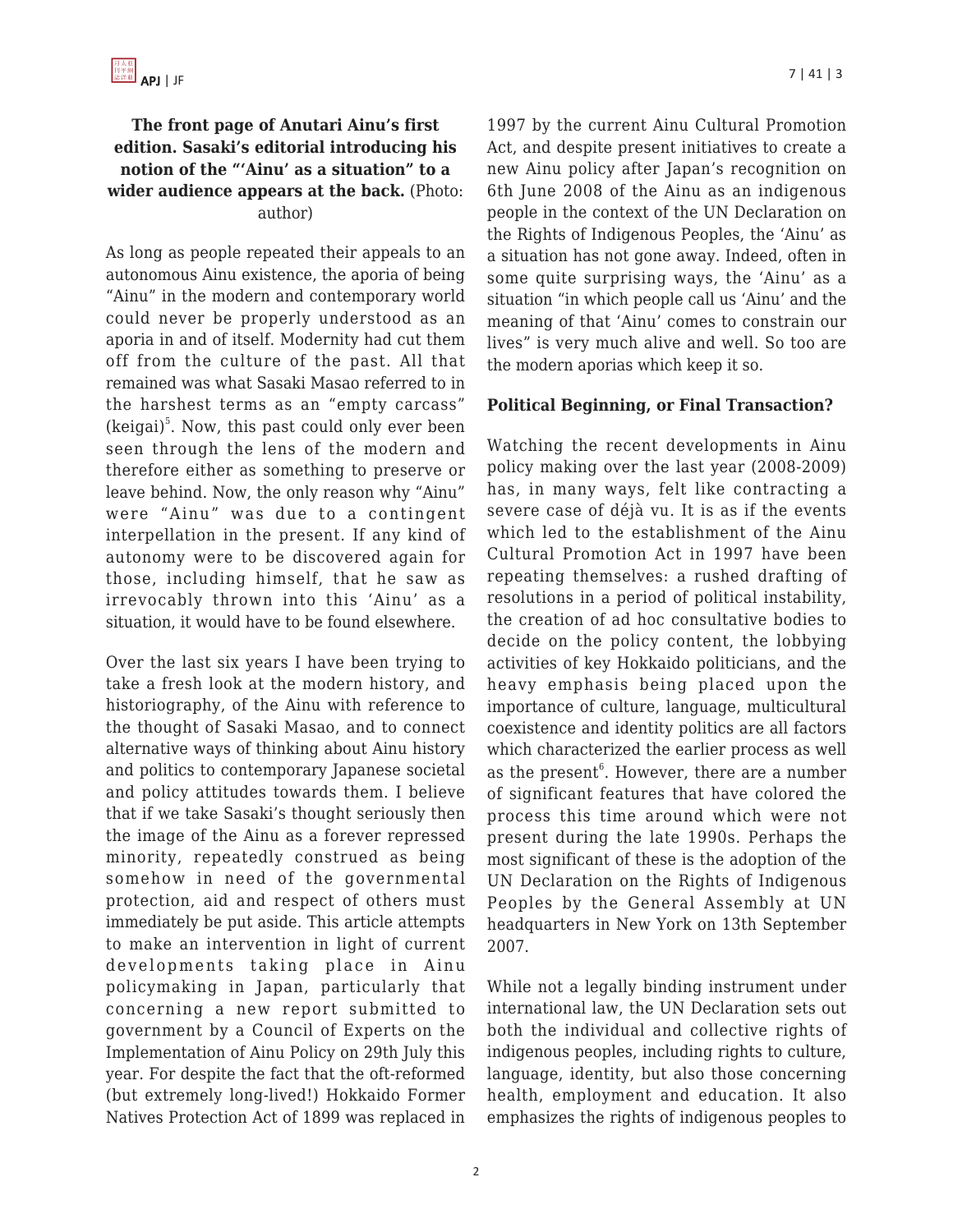establish their own governing institutions, prohibits discrimination against them and promotes their full participation in matters which concern them. As a declaration it represents an axiomatic set of guidelines to which UN member states are expected to adhere, and over which they may be taken to  $account<sup>7</sup>$ .

However, as many involved in the lengthy drafting process of the Declaration attest, it has always been somewhat of a gamble as to whether it signals the beginning of a new political process of change – one that radically alters modern international legal norms – or marks out a final transaction – the bottom line so to speak – between sovereign states and their indigenous populations<sup>8</sup>. The long-time activist and advocate of indigenous rights for the Ainu in Japan, Uemura Hideki, rightly points out that the subjects of UN human rights law can be none other than the member states $^{\circ}$ . Therefore, the aim of the political process which began in the 1980s to internationally legislate the rights of indigenous peoples has always been about forcing these states to reflect and reconsider their past actions towards these peoples<sup>10</sup>. The question thus stands today as to just how successful these efforts have been?

When it comes to Japan, the answer to this question is ambiguous. Australia, Canada, New Zealand and the United States all abstained from voting on the Declaration. Yet despite the fact that all of these states have considerable indigenous populations and many of Japan's policy makers and advisors look to them as countries with a commanding lead in the field of indigenous policy, Japan voted in favor. The main reason for Japan's acceptance was the final wording of Article 46 in which it states that "nothing in this declaration may be interpreted as implying for any State, people, group or person any right to engage in any activity or to perform any act contrary to the Charter of the United Nations or construed as authorizing or encouraging any action which would dismember or impair, totally or in part, the territorial integrity or political unity of sovereign and independent States"<sup>11</sup>.

While it is the cultural reverence offered to the idea of Japan as a "homogeneous state" (tanitsu minzoku kokka) that is most often commented upon in the English language literature, for many years now the only real points of concern and resistance put up by the Japanese government against legislating greater Ainu rights and recognizing them as an indigenous people in the context of the UN Declaration, have been worries over its compatibility with the Constitution, and the ability to ensure the state's final say on any kind redistribution of resources that might take place as a result. In other words, it is concerns over the status of state sovereignty that are at issue. This is why, for an equal number of years, organizations like the Hokkaido Utari Kyōkai (now renamed the Hokkaido Ainu Kyōkai, or known by its English name, the Ainu Association of Hokkaido) have repeatedly stated that they are not interested in land redistribution, or any kind of state-like independence. As the official channel between the state and Ainu affairs to date, as well as being the largest organization representing Ainu in Hokkaido, the demands of the Kyōkai, originally mapped out in their Draft Law Concerning the Ainu People of  $1984^{12}$ , have been consistently tame and concentrated on educational scholarships and employment assistance in an effort to better the living standards of its members $^{13}$ .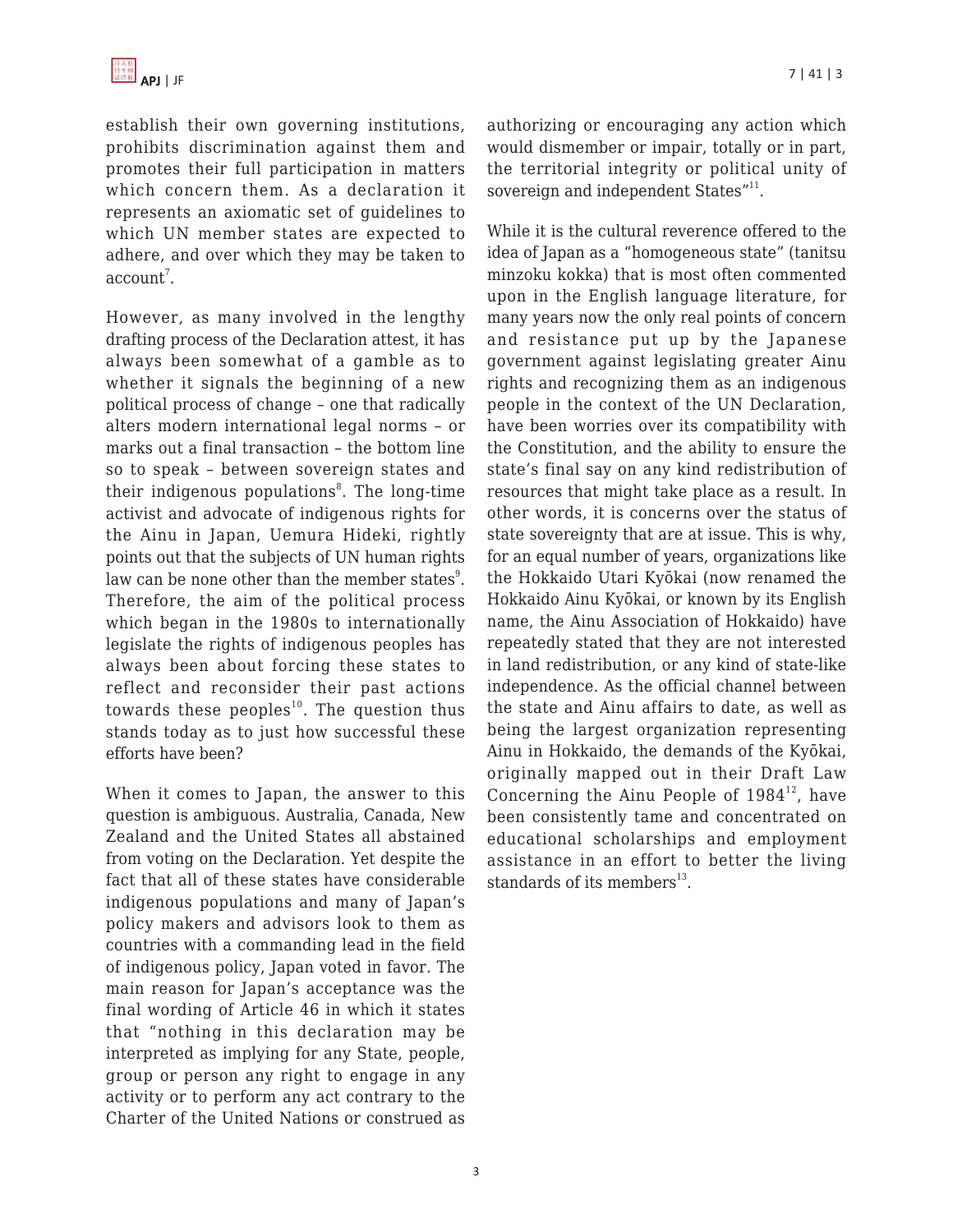

## **The chairman and directors of the Hokkaido Utari Kyōkai present demands to Hokkaido politicians during a demonstration on 22nd May 2008** (Photo: author)

The Japanese government's position has, until now, been unwavering. Even in the earlier report of policy suggestions made by the Council of Experts on Implementation of Countermeasures for the Ainu People (Utari taisaku no arikata ni kansuru yūshikisha kondankai), submitted in April 1996, and which led to the formation of the Ainu Cultural Promotion Act, it was said to be "impossible to put the right of self-determination which relates to a decision of political status, such as separation/independence from our country, or to the compensation/restoration of resources and land in Hokkaido, into the basis of the implementation of new measures for the Ainu people"<sup>14</sup>. Ever since the submission of this report, this has remained, and has been quoted, as the government's official position. Now, however, it would seem that the provisions made in Article 46 of the UN Declaration have inexorably ensured the state's final decision as to what might constitute a "partial imparity" to its "political unity". Japan's state machinery is now able to recognize the Ainu as indigenous on their own terms.

#### **Different Agents, Same Structure**

This recognition came sooner than expected. With the 34th G8 summit scheduled to take place on the banks of Lake Tōya in Hokkaido from 7th July 2008, an opportunity presented itself for Japan to show off its credentials as an ecologically sound nation respectful of its indigenous people as a convenient symbol of closeness to nature<sup>15</sup>. A number of Hokkaido politicians with allegiances across the political sphere (including scandalized leader of the Hokkaido-based New Party Daichi, Suzuki Muneo<sup>16</sup>, and current Prime Minister and leader of the Japan Democratic Party, Hatoyama Yukio) gathered together in May to form the House Members Group for Considering the Establishment of the Rights of the Ainu People (Ainu minzoku no kenri kakuritsu wo kangaeru giin no kai).

A Diet Resolution Calling for the Recognition of the Ainu People as an Indigenous People (Ainu minzoku wo senjūminzoku to suru koto wo mitomeru kokkai ketsugi) was drafted, revised, submitted to, and unanimously passed by the Joint Committee of both Diet Houses on 6th June. The resolution declared that the Ainu are "indigenous to Hokkaido and are an Indigenous People with their own unique language, religious beliefs and culture"<sup>17</sup>. It promised that government would "engage in the establishment of a comprehensive policy [for the Ainu] through listening to the opinions of high-level experts, and enhance all existing Ainu policy"<sup>18</sup>. This promise too was swiftly met. Under the authority of then Chief Cabinet Secretary, Machimura Nobutaka<sup>19</sup>, a new impromptu Council of Experts on the Implementation of Ainu Policy (Ainu seisaku no arikata ni kansuru yūshikisha kondankai) was set up and, just as their predecessors in the 1995-6 Council of Experts, they were given a year to produce recommendations for a new Ainu policy to reflect the new circumstances established by the UN Declaration<sup>20</sup>.

Aside from the responsibility placed upon the government to respond to the UN Declaration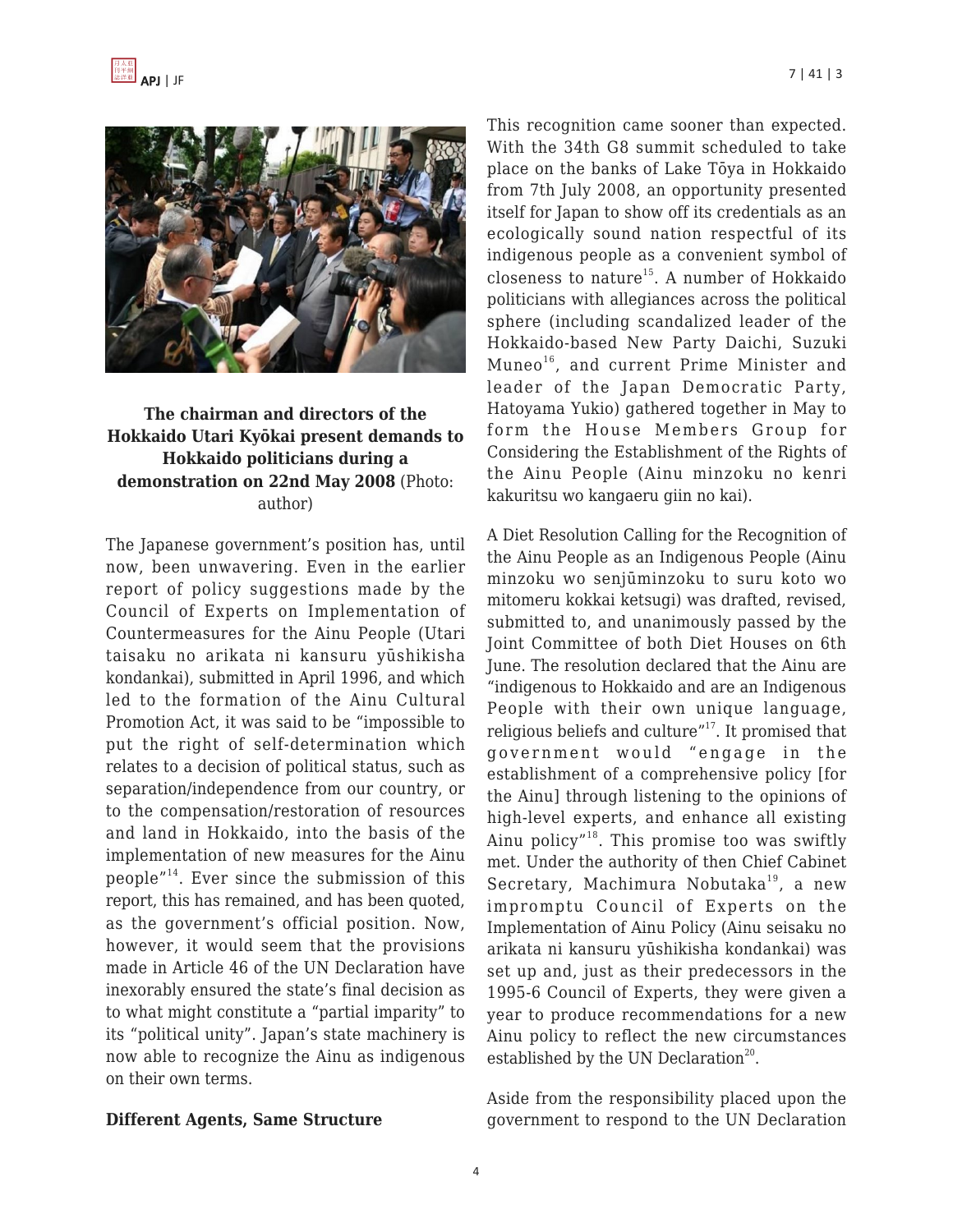

and the symbolic value that indigenous recognition may have had for a G8 summit dedicated to environmental issues, a number of commentators pointed to other factors which may have contributed to the swiftness of the process. For instance, LDP and DPJ worries over the vote-pulling power that such a move might become for Suzuki Muneo's New Party Daichi, particularly in the Hokkaido gubernatorial elections<sup>21</sup>, or the (still conceivable) use of the Ainu as a bargaining chip in the ongoing Northern Territories dispute with Russia (much like during the lead up to the Treaty of St. Petersburg in 1875 when it was argued that since Ainu were Japanese, then land such as the Kurils where Ainu lived, was therefore naturally Japan)<sup>22</sup>. Now that the DPJ have won the general election of August 2009, it is quite possible that DPJ leader, Hatoyama Yukio, who represents the 9th district of Hokkaido, will claim the new Ainu policy scheduled for the Autumn as an Obamaesque moment of liberal human rights legislation<sup>23</sup>. This could indeed provide the new administration with a certain amount of symbolic cultural value in an attempt to popularize and align the identity of the new government with an America to which in other areas, most notably defense, the DPJ are considering a parting of ways.





## **Suzuki Muneo in Ainu garb and Hatoyama Yukio greeting marchers during the May demonstration, a month prior to indigenous recognition** (Photo: author).

In spite of the packaging, at base, however, there has been very little difference between the structure of these recent developments and those which led to the creation of the Ainu Cultural Promotion Act more than ten years  $ago^{24}$ . The political meanderings that set the stage for the drafting of that Act took place during the 1990s realignment of Japanese politics, in which the LDP lost power for the first time in the postwar era. It was drafted and legislated during the switch between the Japan Socialist Party-led Murayama Cabinet and the newly revamped LDP government of Hashimoto Ryūtarō. Indeed, it is possible to group the Ainu Cultural Promotion Act together with a number of other flawed initiatives – or political fullstops – that the Murayama government introduced to try and put an end to the socalled "1955-system" of LDP-led politics. These would have to include the Atomic Bomb Survivors Assistance Act of 1994 and the Asian Women's Fund set up in 1995 for former "Comfort Women" which excluded the possibility of direct state compensation, but were hyped as important moves on issues that had been left dormant by previous consecutive LDP governments<sup>25</sup>. In actual fact, what these policies finally achieved was to clear the way of both social and postcolonial baggage for what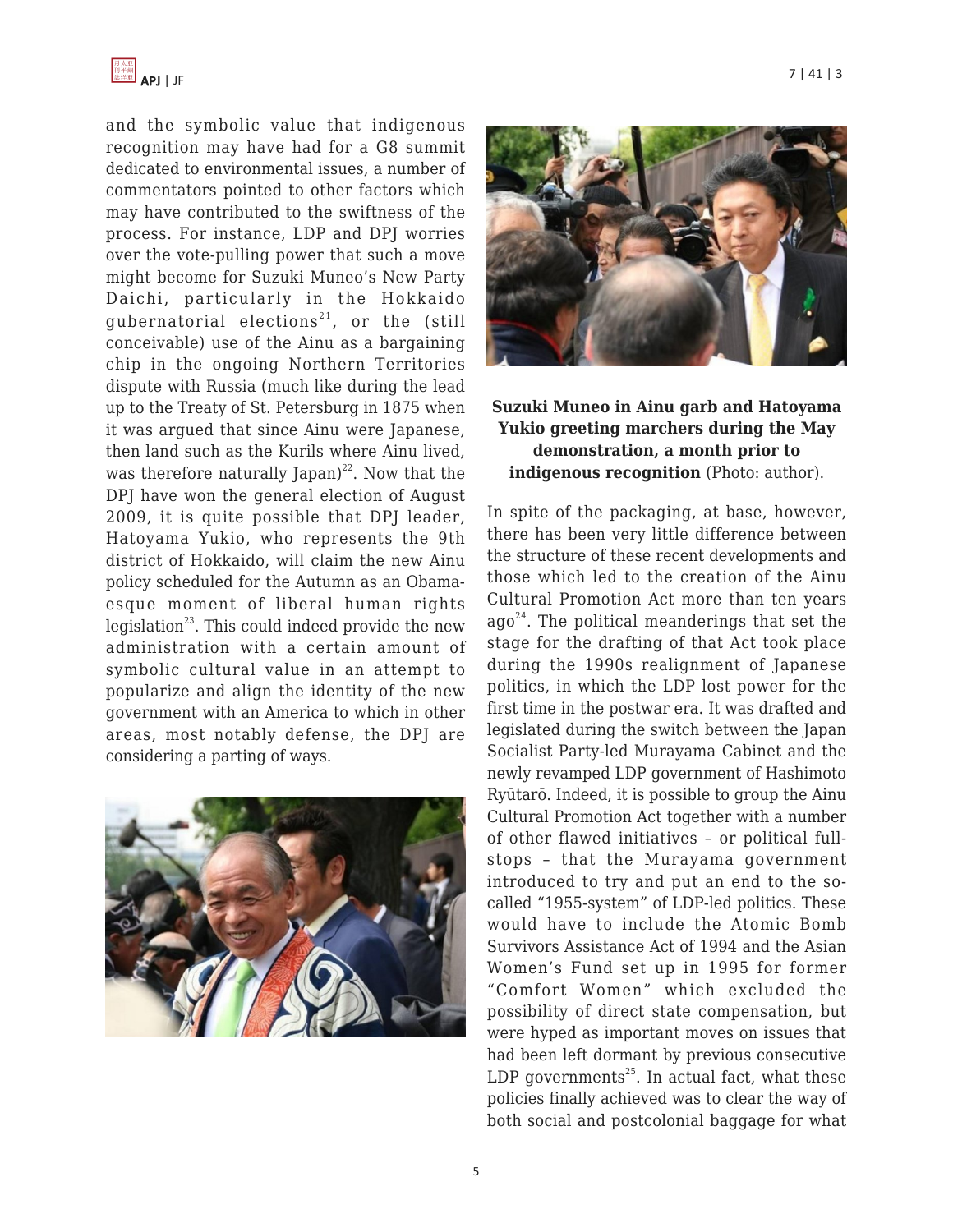

would become the more neoliberal friendly political environment to come.

This process, like the present one, had been left up to concerned regional politicians and provisional advisory bodies, indicating quite clearly that, as long as the state has the final say on matters of land and resources, little else pertaining to the Ainu is of any real state interest. This was reflected once again in the bureaucratic system organized to overlook the promotion of Ainu culture after 1997. The most pressing responsibility of the current Foundation for the Research and Promotion of Ainu Culture (hereafter FRPAC), as an official corporation (zaidan hōjin), is to make full use of its subsidies provided annually by the national coffers and Hokkaido, and to publicize how that money has been put to use<sup>26</sup>. As long as a certain degree of quality is ensured by the Foundation's vetting committee of both Ainu and non-Ainu experts and concerned individuals (working in a private capacity), the government has little reason to be concerned either with FRPAC, or the content of what it produces. In many ways, it is a pure system of disinterested governance<sup>27</sup>.

For Ainu, the system of cultural promotion currently in place has denoted a large shift in their public persona. Dedicated to the promotion of Ainu culture as one of the "diverse cultures of our country", the Ainu Cultural Promotion Act was founded on the principle of "realizing a society in which the ethnic pride of the Ainu people is respected". In the 1996 Council of Experts report, the Ainu were construed as the inheritors of an important national cultural asset in the form of Ainu culture, itself eventually narrowly defined as "the Ainu language… music, dance and handicrafts"<sup>28</sup>. On the other hand, the 1996 report declared that in no way should the "method of expressing Ainu identity be forced" upon individual Ainu. This caveat was included partly through taking into account the reservations that organizations such as the Asahikawa Ainu Kyōgikai, or Asahikawa Ainu Council, who were against the introduction of new legislation specifically targeted at the Ainu as it would go against the ideals of equality expressed in the Constitution<sup>29</sup>.

What this meant in practical terms was that while any public expression of Ainu identity was to be left up to the initiative of individual Ainu, Ainu culture – as promoted by the policy and interpreted as being "in crisis" for its survival – and, in particular the Ainu language which was deemed to be the "core of their identity as an ethnic group" (minzoku toshite no aidentiti no chūkaku wo nasu) <sup>30</sup>, was to be actively encouraged with significant amounts of government money. In many ways this amounted to a kind of emotional blackmail. Those already engaged in cultural activities were set to benefit from the policy. However, those who were not, in order to be regarded highly by the nation as a whole – be visible and imbued with a sense of "ethnic pride" – were expected to show the initiative, on their part, to take part and to be publicly recognized. As Ainu historian Richard Siddle noted back in 2002, the "responsibility for enlightening the Wajin [non-Ainu Japanese] population is laid largely on the Ainu themselves", and the relevance of cultural promotion activities (as defined under the narrow scope of the law) to the vast majority of Ainu not engaged in cultural activities remains highly questionable $31$ . This, most certainly, has become what constitutes the "'Ainu' as a situation" today.

It was indeed a strange moment for indigenous policy making where "self-determination" was translated into "self-responsibility", but this seems to be the course that Ainu policy in Japan is now is firmly set upon, especially after the most recent Council of Experts report. Notwithstanding the fact that Council member and Tokyo University professor of history Yamauchi Masanori recently hailed the report for its inclusion of welfare measures as a factor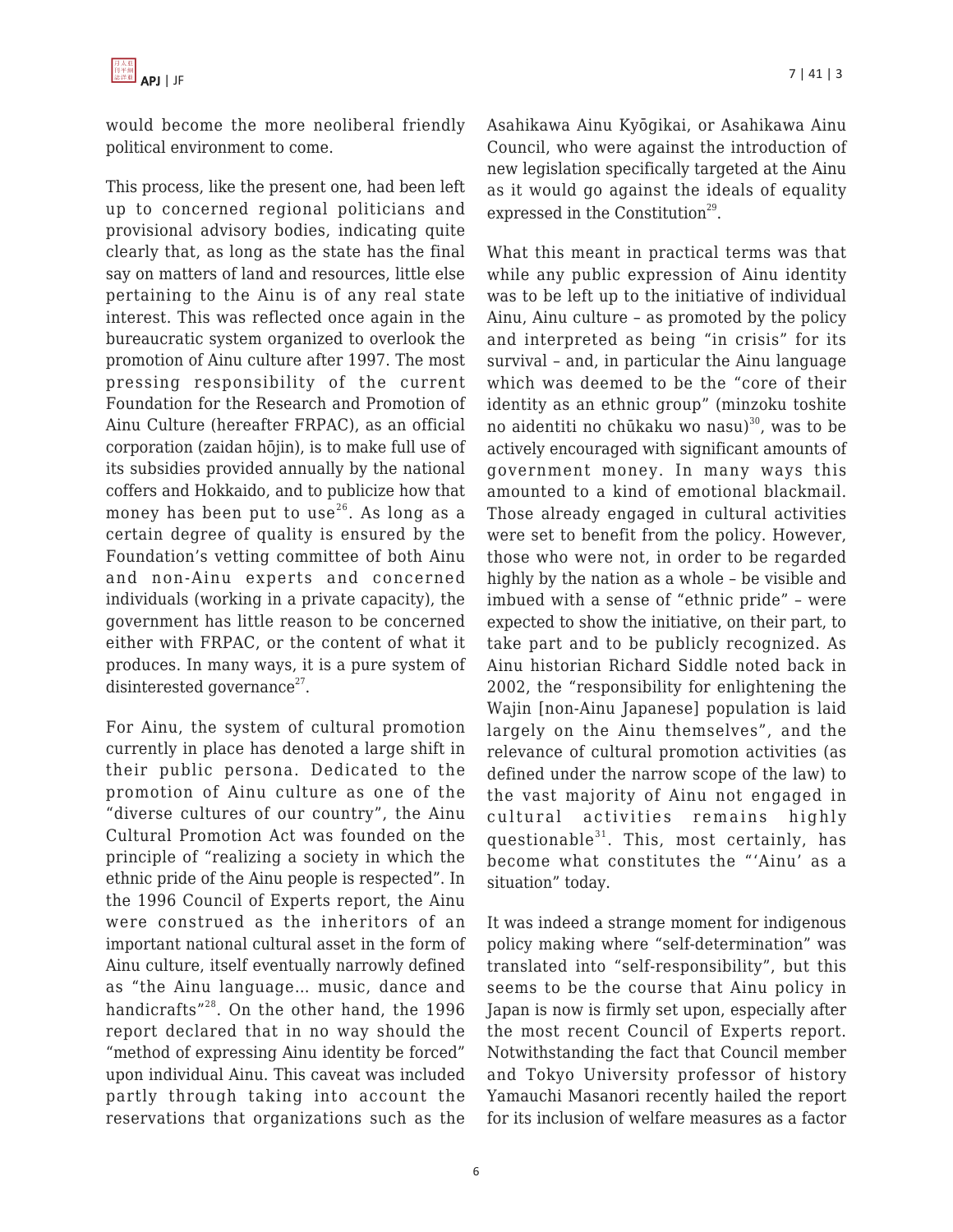

not covered by its 1996 predecessor $32$ , this most recent report may actually work to both reinforce and enhance the logic of Ainu cultural promotion because the same schism between individual Ainu initiative and imposed cultural identity is maintained. This is particularly so in the report's introduction of the notion of "Ainu as individuals" (kojin toshite no Ainu). Yamauchi may be right in claiming that Ainu policy is at "the crossroads of history", but the changes taking place are a long walk away from those that he imagines.

#### **"Ainu as Individuals"**

The report of the Council of Experts on the Implementation of Ainu Policy was presented to Chief Cabinet Secretary, Kawamura Takeo, on 29th July 2009. After agreeing to "solemnly reflect on their history of suffering and work towards putting the various articles of the report into action"<sup>33</sup>, he promised to establish a committee responsible for Ainu policy within the offices of the Cabinet Secretariat which would begin its deliberations in the Autumn, after the Summer election<sup>34</sup>.

The report itself stands at a far lengthier 42 pages than the 14 pages of the 1996 report. Praised widely in the media for having included economic and welfare issues, it is separated into three major sections: "Historical Trajectory of the Present Situation", "Present Situation and Developments Concerning the Ainu People", and "Future Ainu Policy"), themselves each separated into two to five more subsections. All in all, it would seem that a far more thorough and deliberate effort has been made on the part of the Council members than that leading up to the Ainu Cultural Promotion Act. Yet this is hardly surprising. Whereas in 1995 it was argued that such advisory boards were "not a forum for the balancing of interests, so it is customary to exclude the concerned parties" $35$ , this time, after the lobbying of the Hokkaido politicians, a demonstration outside the Diet under the onus of the Kyōkai, and his energetic involvement in all aspects of the process so far, the Council included the President of the Hokkaido Ainu Kyōkai, Katō Tadashi, among its members. Furthermore, the presence of National Institute for Humanities and National Museum of Ethnology professor, Sasaki Toshikazu, and the chair of Hokkaido University's School of Law and head of its newly established Center for Ainu and Indigenous Studies, Tsunemoto Teruki – both of whom have been involved with Ainu issues for years<sup>36</sup> - ensured that this time the process would be far more exhaustive.



**The first meeting of the Council of Experts on 11th August 2008. Ainu Kyōkai Chairman, Katō Tadashi is in the foreground. Across the table is the then Chief Cabinet Secretary, Machimura Nobutaka** (Photo: Sankei News)

However, despite the heavy detail in the initial historical section of the report (a whole 17 pages of the total), the central ideas expressed within it consist basically of an amplified and more comprehensive elaboration of its 1996 antecedent. Other than the creation of a national "Ainu People's Day" (Ainu minzoku no hi), an "Ainu brand" (Ainu burando) for handicrafts, and the call for a new governmental body to "encapsulate the collective will of the Ainu People" (Ainu minzoku no sō-i wo matomeru), all of the other suggestions made in the report are appendages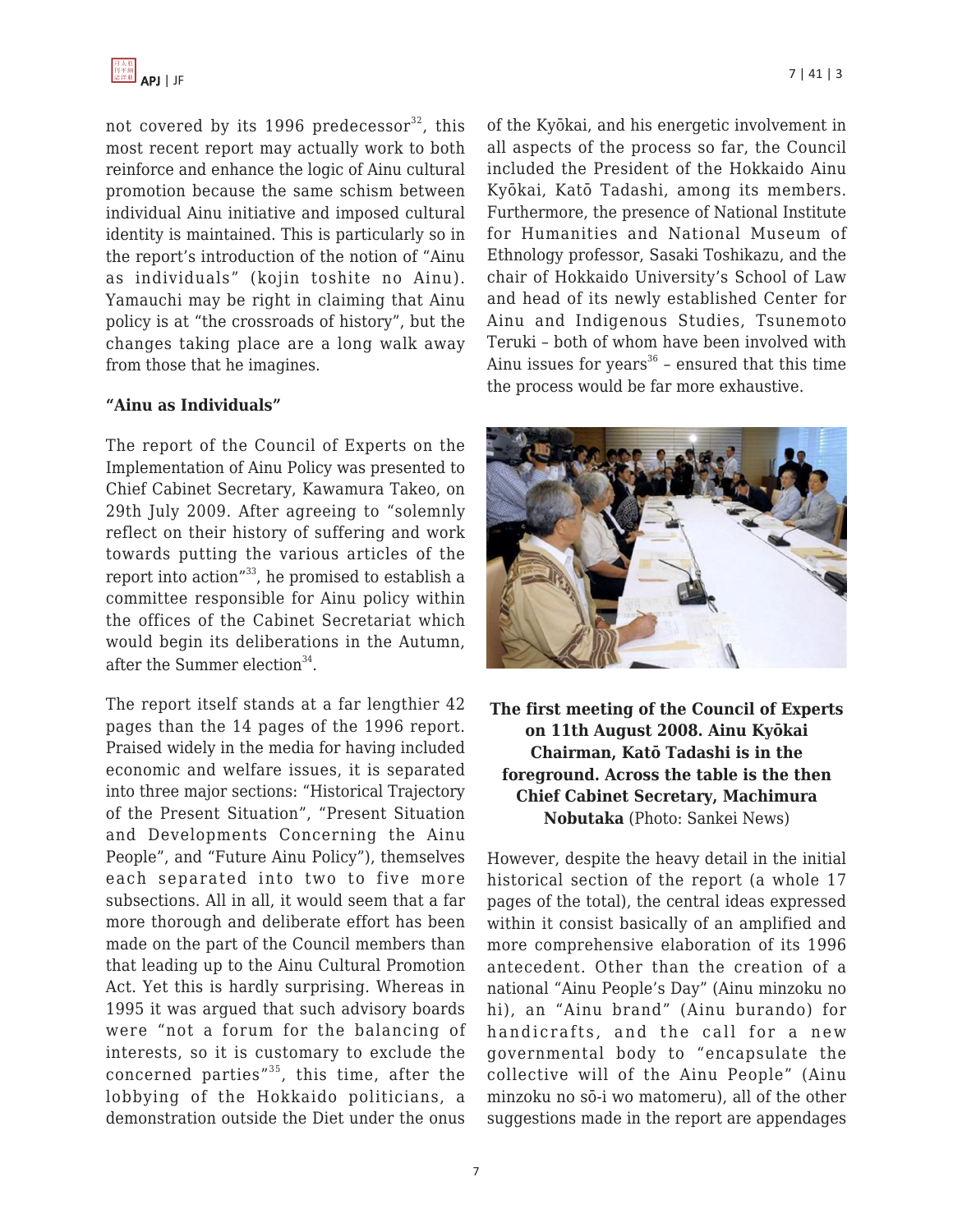and augmentations of things originally proposed under Ainu cultural promotion.

For instance, the report mirrors that of the 1995-6 Council of Experts in using its exact same words to describe the Ainu language as the "core of Ainu identity as a people" (minzoku toshite no aidentiti no chūkaku wo nasu) <sup>37</sup>. In a section devoted to policy suggestions concerning the use of land and resources, the report simply calls for a revision and expansion of the current Recreation of Ainu Traditional Lifestyle Spaces, or Ioru [Iwor] saisei jigyō, in which Ainu are allowed to use limited amounts of state-owned land to plant and protect wildlife and flora used in traditional handicrafts, food and construction, should they so wish<sup>38</sup>. The report also reiterates the original idea behind these "spaces" as symbolic "parks or other such facilities" of "ethnic coexistence" (minzoku kyōsei) in which Ainu history and culture can be displayed, taught and experienced first hand, in which traditional handicrafts can be practiced and passed down, in which memorial services can be carried out for important cultural property (such as remains still held by national universities), and in which Japanese nationals, regardless of ethnicity, can gather and gain a physical experience of Ainu culture through active exchange<sup>39</sup>. A comparable model might be something like Tjapukai Aboriginal Cultural Park in Cairns, Australia – an exciting and interesting venture in national education, but hardly top of the list when it comes to exercising indigenous rights (or, for that matter, the reality of the Ainu situation in Japan) $40$ .

As to what is new in the report, much of what has been proposed here too would fall within FRPAC's original remit. The heavy emphasis on history and the teaching of that history throughout the standard compulsory education period in a manner appropriate to each academic level represents only an expansion of FRPAC's activities beyond its present efforts in distributing materials to elementary school and junior high school children $41$ . The national "Ainu People's Day" – perhaps mimicking Australia's National Sorry Day – that has been proposed to be held on 6th June to commemorate national recognition of the Ainu's indigeneity, is aimed at educating the public at large through events displaying Ainu culture across the country. Once again, however, there is nothing in the report on just who will be responsible for displaying Ainu culture at these events.

Moreover, without reference to the more general history of Japanese colonialism it is unlikely that introductions to Ainu history in relation to the history of Hokkaido, and Ainu culture in the form of language, beliefs, closeness to nature, pre-modern lifestyles, food, clothing and handicrafts (all covered by the FRPAC booklets which the report asks be produced on a much larger scale), will be of much tangible interest to people without previous contact with Ainu. Hardly a substitute for real anti-discriminatory legislature, one might compare the experience of being compelled to learn about Ainu history and culture for the majority of the Japanese population as that of being introduced to a rare new animal or bird.

The much-hyped recommendations for economic and welfare measures contained within the report also continue to fall far short of the kind of provisions for agriculture, fishing, forestry, commercial and manufacturing activities, as well as the self-reliance fund, originally called for by the Hokkaido Ainu Kyōkai's 1984 draft law<sup>42</sup>. All that is suggested under the section concerning industrial issues is the establishment of an "Ainu brand" as a way to protect Ainu cultural knowledge and further utilize it for regional, touristic and economic benefit<sup>43</sup>. As for welfare, the report fails to outline any specific policies other than to state that a nationwide survey is necessary to better gauge Ainu socioeconomic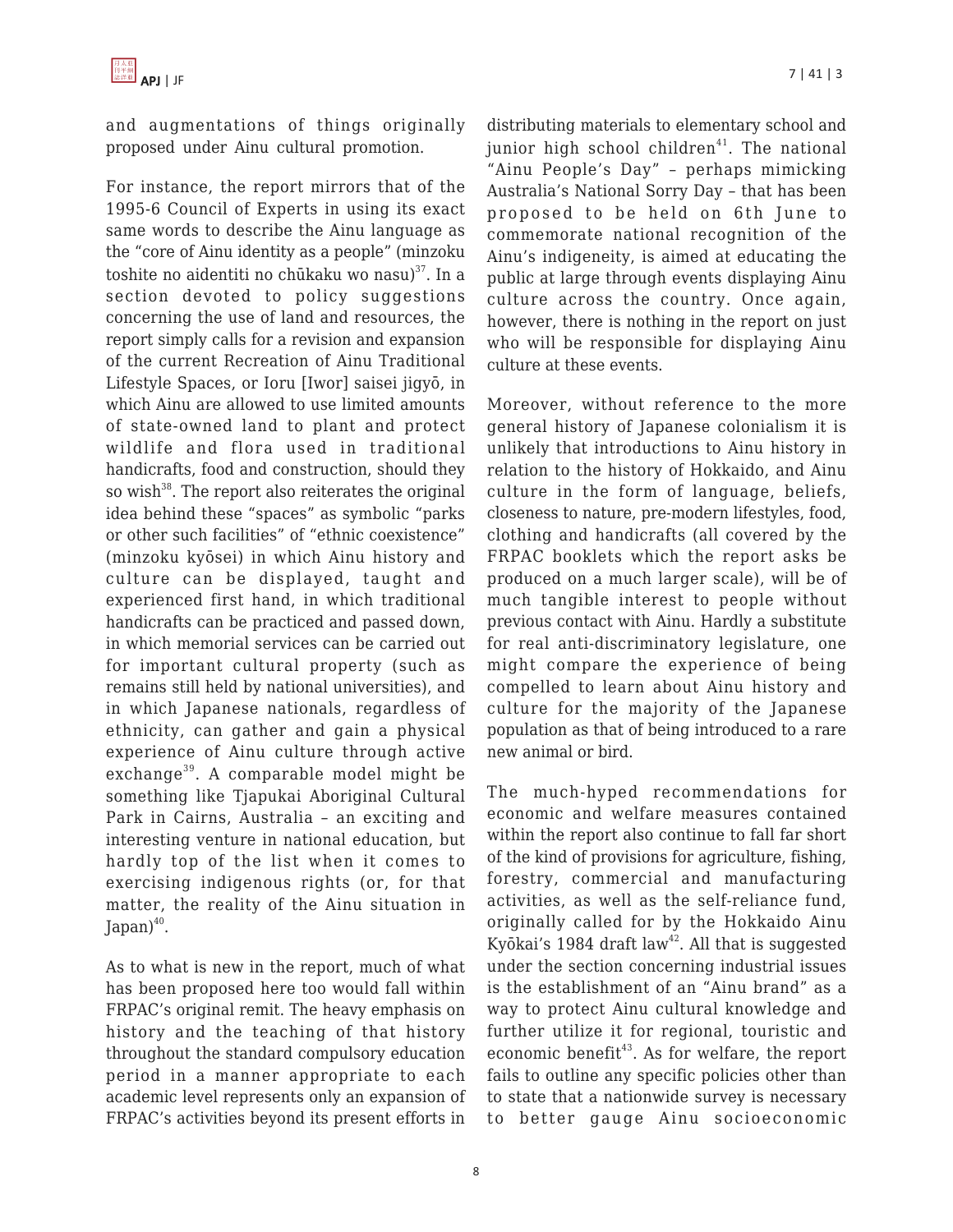

## conditions<sup>44</sup>.

And here the report runs once again into the contradiction that lay at the heart of Ainu cultural promotion: how to legislate for Ainu when not all Ainu are engaged in the kind of cultural activities you are trying to promote, and, may not even choose to publicly declare themselves as Ainu. The latter is generally only ever explained by the continued presence of discrimination, as opposed to personal preference. The answer to the former provided in the report is to see the "Ainu as individuals". This is initially explained with reference to Article 13 of the Constitution ("All of the people shall be respected as individuals") and linked to the notion that it is only through the sense that Ainu have of themselves as a people (minzoku), that their individuality can be assured<sup>45</sup>. It is then suggested that to draft policy with "individuals who have an Ainu identity" (Ainu no aidentiti wo motsu kojin) as its subject will ensure that any new Ainu policy will not be limited to certain regions over others (a demand which has been forcefully argued by Ainu living in the Kantō region who have fallen outside of Ainu policy limited to Hokkaido) $46$ .

The report is careful to relate the fact that not all Ainu should be forced into being the subject of the new policy. This is because "Ainu choose to live in a variety of different ways" $47$ . However, at the same time, the report claims that it is according to the socioeconomic disparities between Ainu and the rest of the population that the choice to have and show pride in one's identity as Ainu is hampered and thus a complex and difficult situation for the maintenance of Ainu traditions and the promotion of Ainu culture has ensued $^{48}$ . Viewing the "Ainu as individuals" would seem to be an attempt to circumnavigate this fact so that even if some Ainu are to receive economic or welfare benefits, they need not feel obligated to engage in cultural activities. Yet it is those very cultural activities that are being held up as the epitome of Ainu pride and identity!

For many years now those involved in Ainu cultural activities have proclaimed that more and more Ainu would feel free to come forward and participate in public expressions of their "ethnic pride" and "identity" should measures be taken to tackle the negative socioeconomic legacy of the modern treatment of the Ainu on their contemporary lives. However, this view seems fundamentally flawed. After all, why should people be expected to "come out" and express themselves after economic disparities have been alleviated? What benefit is there in a public declaration of the fact that one is Ainu other than to receive the blessings of a newfound non-Ainu Japanese "respect"? As the notion of "Ainu as individuals" already seems set to incontrovertibly alter the state of Ainu political organization $49$ , once again the burden of any new policy's success is being placed on the self-responsibility and initiative of individual Ainu to take part<sup>50</sup>. It is a key tenet of a neoliberal form of governance which "figures individuals as rational, calculating creatures whose moral autonomy is measured by their capacity for 'self-care' – the ability to provide for their own needs and service their own ambitions", regardless of the historical and social circumstances that might actually hinder their capacity to do so<sup>51</sup>.

It would seem to most onlookers almost selfexplanatory that proper anti-discrimination legislation would go far further than any specific Ainu policy to deal with discrimination and moreover, would benefit others facing discrimination in Japan. Questions also need to be asked about the necessity of state financial backing to "revive", pass on and maintain a culture, as well as the unintended consequences that this can cause. Other than this there is little preventing Ainu from living today with a sense of pride in their identity and history. That is, of course, minus discrimination and the presence of the current non-Ainu Japanese and state concupiscence towards showing them "respect".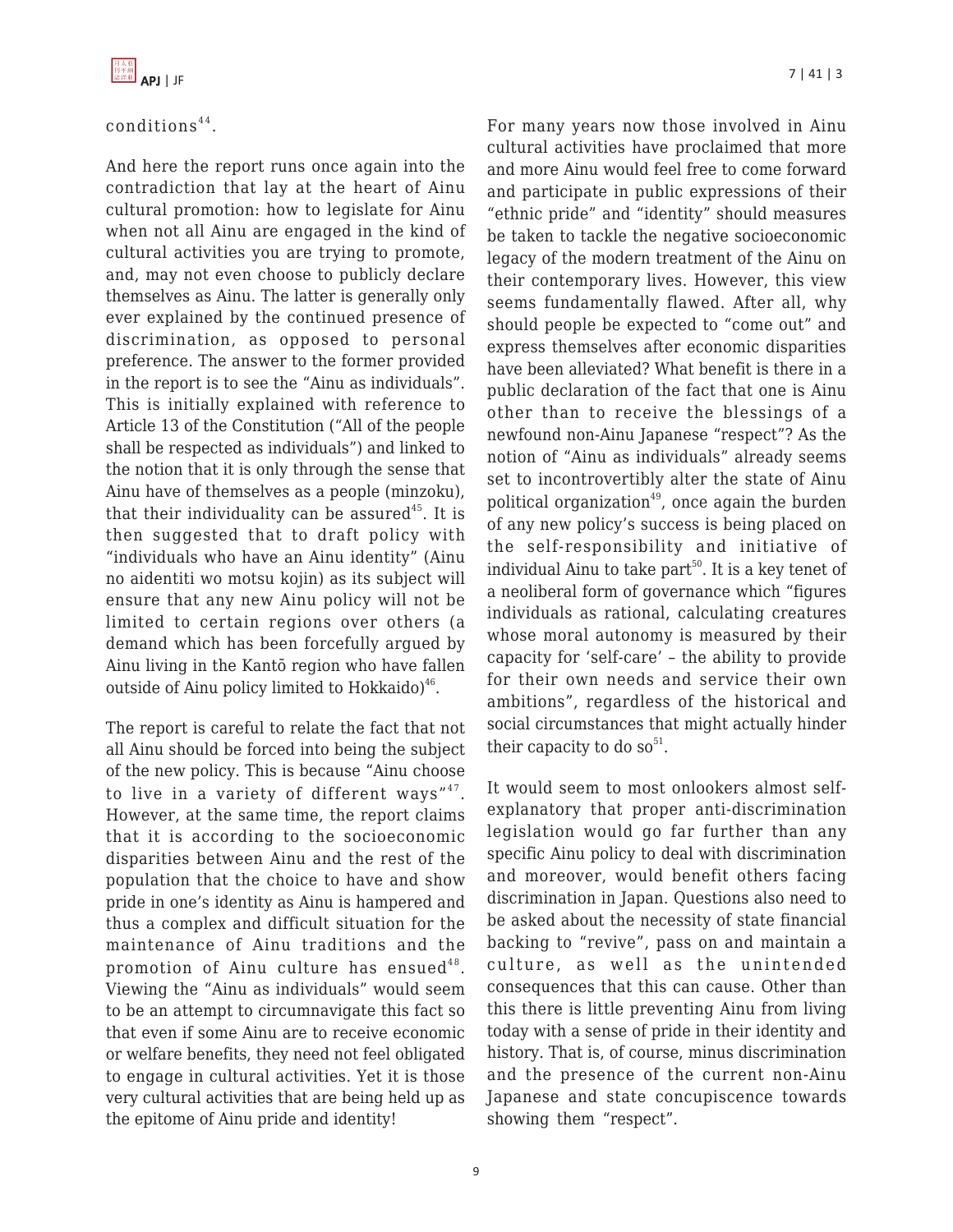## **The Birth of the "Former 'Former Native'"**

Let us return again to Sasaki Masao. In saying that all that was left of the Ainu in contemporary Japan was this "'Ainu' as a situation", "in which people call us 'Ainu' and the meaning of that 'Ainu' comes to constrain our lives", he was calling attention to a curious double-bind in which Ainu were forced to internalize their interpellation at the hands of others. For the Ainu, the promises of Japanese modernity had to be reasoned with from a position deemed to be perpetually neither quite modern, nor free, enough.

One might do well here to remember, for instance, the legal term kyū-dojin, or "former natives", used to refer to the Ainu throughout much of their modern history<sup>52</sup>. What does it really mean to be a "former native"? To be, both at one and the same time, "formerly native"?

On the one hand, to be "native" is to be paradoxically, but irreducibly modern. "Natives", as such, can only ever be identified from the perspective of the modern and, indeed, serve to provide that perspective with its very own living, breathing proof of its legitimacy. How else would the smartly-dressed Meiji businessman be able to demarcate himself as a fully modern individual without the contemporaneous presence of the "peasant", or the "native"? On the other hand, to be "formerly native" implies that one is somehow beyond the phase of this modern "native", that one is no longer bound to its presumed premodern traits. At the same time though, to be marked out as a "former native" is to be perpetually so. In short, to be a "former native" in modern Japan offered little more than the opportunity to declare one's sense of modern subjectivity and membership to that nation, only to the extent that one remained in a position that was forever not quite there yet.

Just as elsewhere in Japan's multiethnic Empire, we can say that the granting of formal nationality by no means ensured any sense of practical national belonging to the national community for Ainu. The problem at the heart of Ainu history and politics is thus not concerned with their incorporation within the borders of the modern Japanese nation-state – as is often claimed – but that, once incorporated, the Ainu were not treated as equal participants in the modern life of that nation $53$ . Ever since the official incorporation of Ezochi (Hokkaido) to the modern Japanese polity, legitimized by the establishment of the Russo-Japanese border by the Treaty of Shimoda in 1855, Ainu have, for one reason or another, been perceived of as not quite there yet, and thus in need of the protection of others - hence their unequal status<sup>54</sup>.

Although one might be persuaded otherwise due to the replacement of the Hokkaido Former Natives Protection Act with the Ainu Cultural Promotion Act in 1997, and the current efforts to create a new Ainu policy in light of the UN Declaration, this situation has not really gone away. While the Ainu are no longer seen to be in need of "protection" as "former natives" somehow naturally hindered along the road to further development and modernization, today, these attitudes have been reconfigured in the notion that Ainu are in dire need of the "understanding" and "respect" of the Japanese public at large – and, worryingly and more controversially speaking, in the sense that they are in need of always-ever-better human rights<sup>55</sup>. They are still, it would seem, perpetually not quite there yet.

As Sasaki once put it, "'pride' is always thought of in relation to something that one may be proud of. If 'being Ainu' is in itself something to be 'proud' of, then either this means that not being 'Ainu' is something to be ashamed of, or 'being Ainu' used to be thought of as something to be ashamed of; it is either one or the other"<sup>56</sup>. However, for Sasaki, being "Ainu", or being in the 'Ainu' as a situation, was "not something one can be proud of, nor something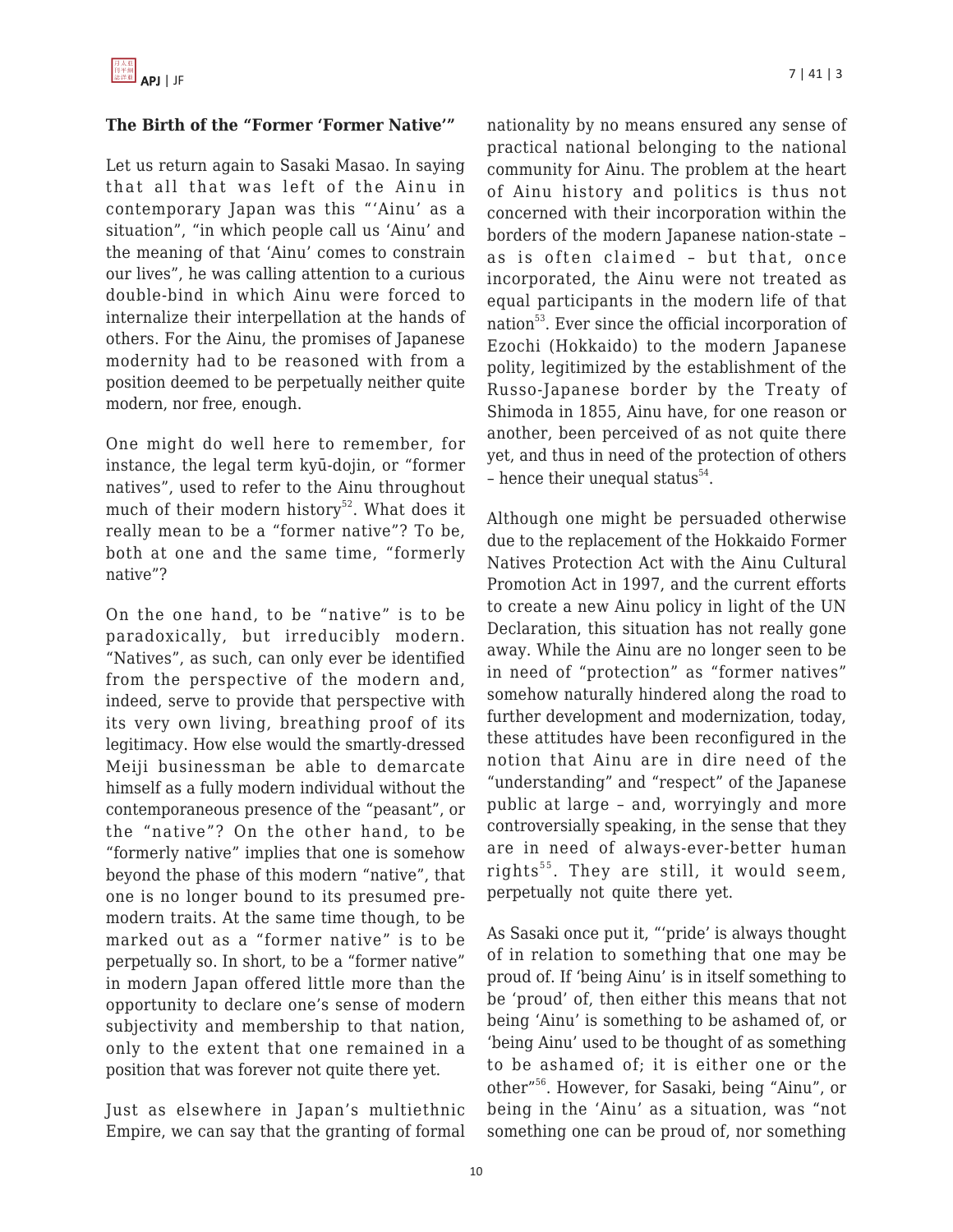with which to be ashamed"<sup>57</sup>. Rather, for him the question was why people were urged and compelled into these feelings.

Ainu are now expected to live and express themselves "freely" in a "society in which their ethnic pride is respected". Respected, of course, by the same state and people who imagine they have the capacity to value what they perceive to be an asset to the nation as a whole, and who had previously tended not to value this supposedly self-explanatory "ethnic pride" at all. In other words, while previous injustice towards the Ainu is gradually being "recognized", and attempts are being made to assume some kind of responsibility for them, these efforts are still those of repentant non-Ainu Japanese and their take on contemporary Ainu life. In this sense, to be the object of "respect" in Japan today should be a quite frightening reminder to the majority of Ainu that the power to publicly value their existence, or their history and culture, does not lie with them<sup>58</sup>. They are being forever reminded that today, Ainu are only ever really former "former natives". **A cartoon which originally appeared in an**



**article in the Asahi Journal by journalist Honda Katsuichi in 1991. Although Sasaki was critical of Honda's Ainu advocacy in the 1970s, the sentiment behind this particular cartoon could be said to be still relevant today<sup>59</sup> .**

Against this, Sasaki Masao consistently stressed that Ainu today, himself included, must disassociate and de-identify with the notion of being 'Ainu' in a difficult act of selfalienation. Indeed, viewing the "'Ainu' as a situation" itself is an attempt on his part to do this. Only then would the Ainu cease to be an object, not quite there yet, to be saved by others, and only then would others cease to try and save them. In many ways I see Sasaki's efforts to "de-identify" (datsu-dōitsuka), or "self-alienate" (tajika suru) himself from being merely "Ainu" and see himself as part of the "'Ainu' as a situation" as a similar phenomenon to the notion of the remnant which is being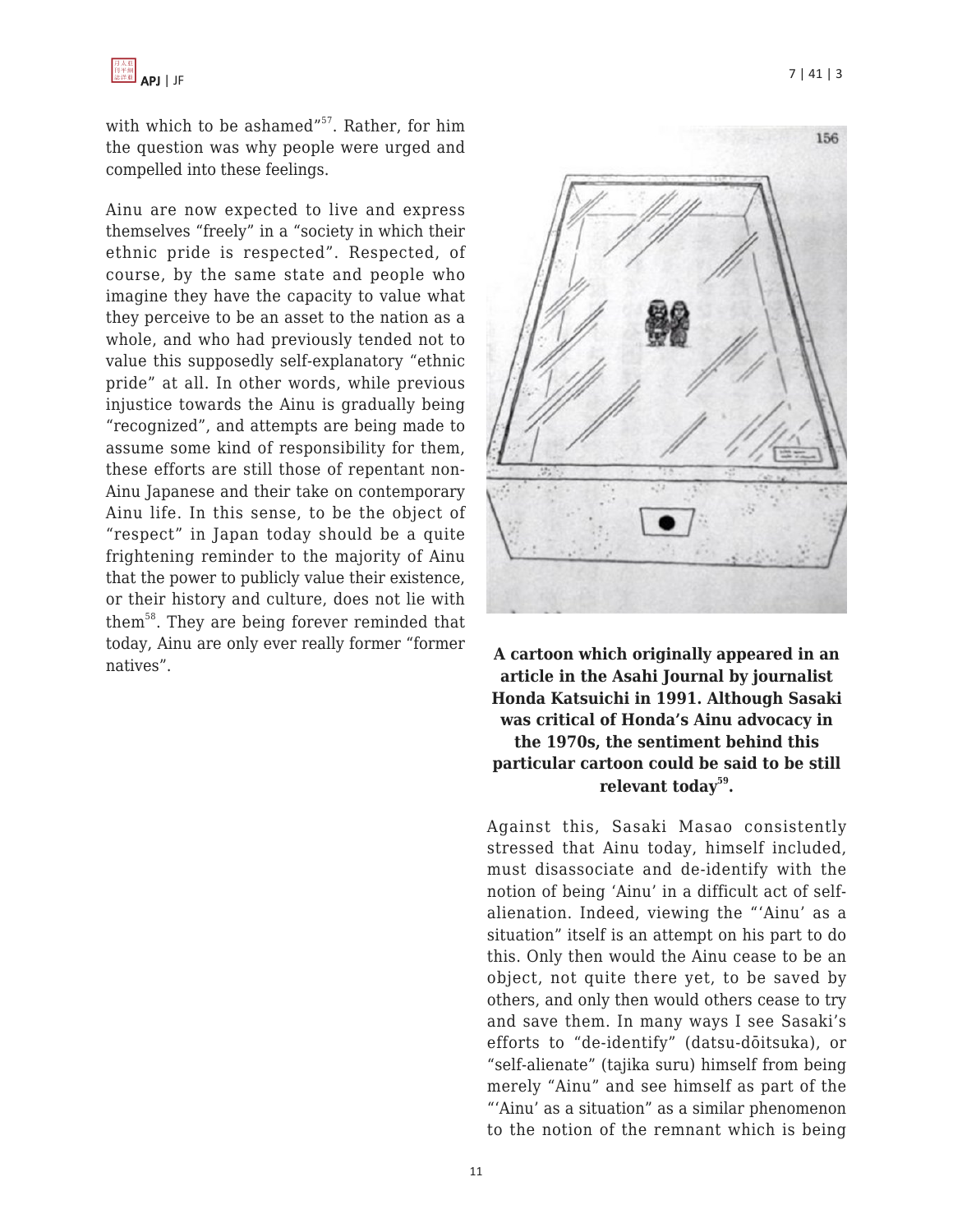

explored in contemporary political philosophy $60$ . Sasaki did not deny his Ainu-ness. He saw himself as irrevocably interpellated into the "Ainu" as a situation. But he saw it as precisely that – a situation, not an identity. In this sense, to have a part of you perpetually defined by others means to be forever missing oneself. It meant an awareness of what Sasaki would call an, "I who should have had to begin as an I without qualification" (keiyōku no nai watashi kara hajimaranebanaranakatta hazu no watashi) <sup>61</sup>. To be perpetually not there yet also means that there is something else other than just "getting there". It is a present and immanent experience that is unredeemable, a remnant of the process through which Ainu entered modernity – a present experience not to be solved for a better future, but to be used in the now. In practical matters this kind of self-alienation would certainly necessitate a refusal of current Ainu policy initiatives.

In an age when identity politics is at the heart of contemporary Ainu policy in Japan, I believe that Sasaki's notion that being in the "'Ainu' as a situation", of never fully coinciding with oneself due to a part of oneself having been irrevocably brought into being by others – a kind of non-identity of sorts – could now be more crucial than ever as the most radical point of entry into modern and contemporary Ainu history and politics.

#### Acknowledgement

I would like to thank ann-elise lewallen for her thorough reading of this paper and suggestions for improvement. All opinions and any errors and misinterpretations are mine alone.

Mark Winchester is a Junior Fellow at the Graduate School of Social Sciences, Hitotsubashi University, Japan. His recent PhD thesis was titled, "A History of Modern and Contemporary Ainu Thought: With a Focus on the Writings of Masao Sasaki" (in Japanese). He wrote this article for The Asia-Pacific Journal.

He can be contacted at: jaa98mjw@hotmail.com

Recommended citation: Mark Winchester, "On the Dawn of a New National Ainu Policy: The '"Ainu" as a Situation' Today," The Asia-Pacific Journal, Vol. 41-3-09, October 12, 2009.

See the following articles on related themes:

[Chiri Yukie](http://japanfocus.org/-Chiri-Yukie/3026), The Song the Owl God Himself Sang. "Silver Droplets Fall Fall All Around," an Ainu Tale

[Katsuya HIRANO,](http://japanfocus.org/-Katsuya-HIRANO/3013) The Politics of Colonial Translation: On the Narrative of the Ainu as a "Vanishing Ethnicity"

[ann-elise lewallen,](http://japanfocus.org/-ann_elise-lewallen/2971) Indigenous at last! Ainu Grassroots Organizing and the Indigenous Peoples Summit in Ainu Mosir

[Chisato \("Kitty"\) O. Dubreuil](http://japanfocus.org/-Chisato__Kitty_-Dubreuil/2589), The Ainu and Their Culture: A Critical Twenty-First Century Assessment

#### **Notes**

1 Sasaki Masao "Henshū Kōki" in Anutari Ainu Kankōkai eds., Anutari Ainu – Warera Ningen, Inaugural Edition, 1st June 1973, p. 8. (Note: all translations from Japanese are my own unless otherwise stated. All Japanese names have been rendered first name-surname for ease of reading).

2 Born in Bibai City, Hokkaido, Sasaki Masao started writing poetry in his twenties, and then went on to study the intellectual history of the Emperor-system of ancient Japan at Tōhoku University in Sendai. His first, and only, poetry collection, which is evocative of Ainu-related themes, 'Poetic Draft of Eight Verses for a Cursed Soul: One Verse Attached' (Jukon no tame no happen yori naru shikō tsuki ippen, Shinyasōshosha) was published in 1968. While continuing to write poetry, Sasaki went on to write a number of highly idiosyncratic articles and essays, in a period lasting from 1971 to 1975, using current events involving the Ainu as a way to elaborate on his own personal philosophy and thought about what it means to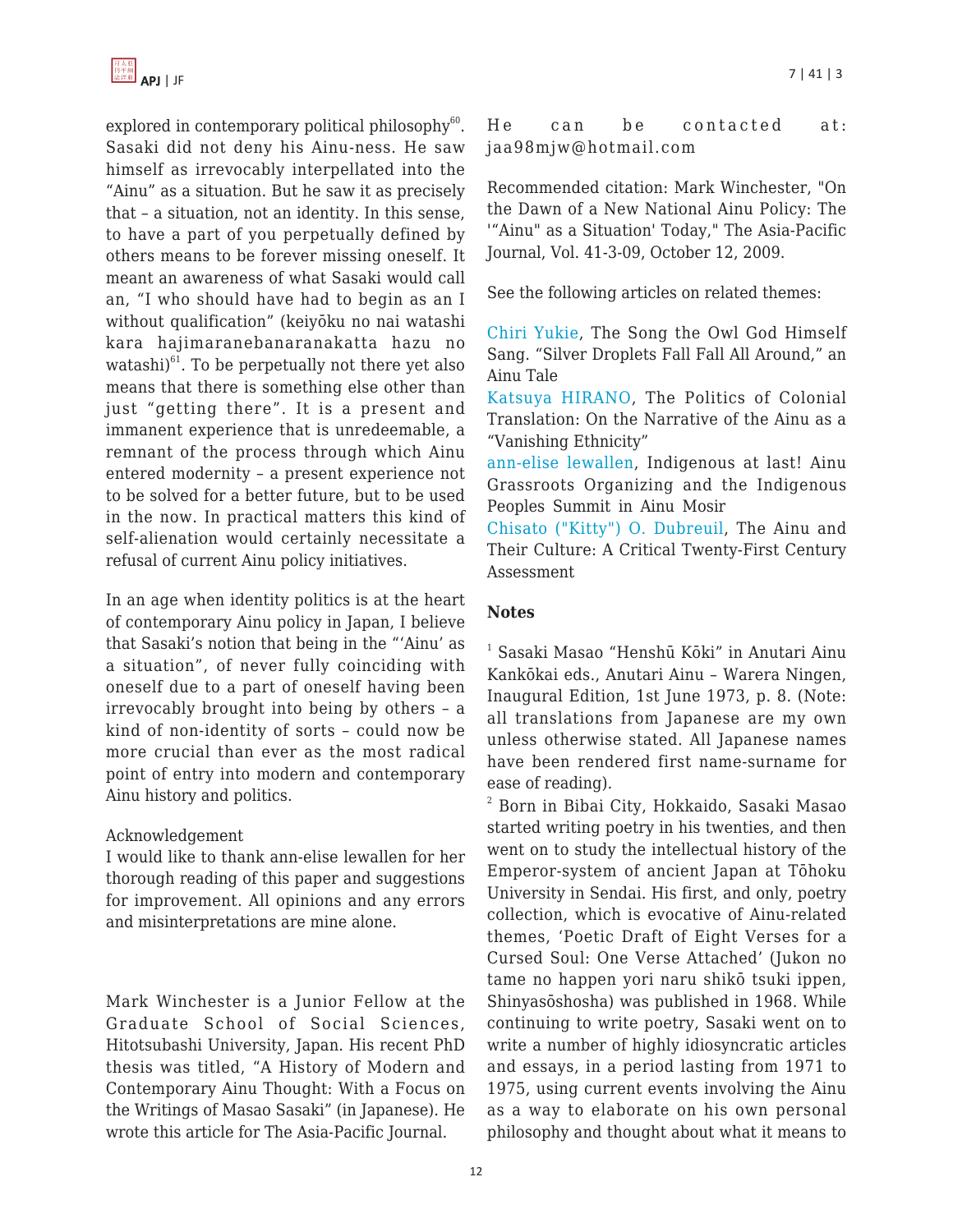

be 'Ainu' in contemporary Japan. He is perhaps best known among people involved in Ainu affairs as the first editor of the Anutari Ainu newspaper during the year 1973-1974. Until recently Sasaki's output during this period has only been known about by a select few with access to the original publications, however, in 2008, a collection of his articles and poetry was published by Japanese publisher, Sōfūkan (Sasaki Masao, Genshi suru Ainu, Sōfūkan, 2008). While this collection serves as a good introduction to his work it contains a number of typographical errors and omissions, and provides no biographical information about its author. I have written a more detailed account as my PhD thesis which attempts to tease out the implications that Sasaki's work as a whole might have for Ainu history, politics and thought today.

 $3$  The Anutari Ainu newspaper was printed and distributed on a monthly and bimonthly basis by a close-knit editorial board of young Ainu, predominantly women, and produced out of an apartment building in Sapporo from June 1973 to March 1976. A thousand copies were printed each issue, with around six hundred of these sent to subscribers around the country. Containing a wide variety of poetry and prose, it also dealt with a variety of issues important to Ainu affairs at the time. It folded in 1976 due to lack of funds and the other commitments of the editors.

4 While I do not wish to get into a discussion on the subject of just "what" or "when" constitutes modernity in Japan, suffice it to say that the key element of that modernity involved the organization of human life around an unchanging, static, fixed quantity of time, objectified in the time of the clock, and which is commodified into an abstract exchange value that enables translation and comparison between fundamentally different qualities of the environment and cultural life (See, for example, Karl Marx Grundrisse, Penguin, 1973[1857], pp. 140-143; Walter Benjamin, "Thesis on the Philosophy of History" in Illuminations, translated by Harry Zohn,

Fontana/Collins, p.263; E. P. Thompson, "Time, Work-discipline, and Industrial Capitalism", in Past and Present, No. 38, pp.52-97; David Harvey The Condition of Postmodernity, Blackwell, 1989; and for an overview of Japan: Narita Ryūichi, "Kindai nihon no "toki" ishiki", in Toki no chihō-shi, Yamakawa Shuppansha, 1999, pp. 352-385). This time of modernity is also, of course, intrinsically linked with the establishment of the structure of global historicist time as the "more developed" shows the "less developed" an image of its own future. As elsewhere, Japanese modernity was legitimized along these historicist grounds. The creation of colonial space in territories such as Hokkaido enabled a "synchronicity of the nonsynchronous" as Ainu were perceived to be premodern or underdeveloped. Thus modernity's abstract and empty time provided its own catalyst for application in reality. It is for this reason too that Japanese colonialism should be at the heart of any discussion of modernity in Japan, and indeed East Asia as a whole, and not because of any particular "postcolonial" academic fad or perceived need to supply it with lip-service.

5 Sasaki used the word "carcass" (keigai) to describe Ainu culture in an article which reviewed some of the media reaction to a short documentary film, "An Ainu Wedding" (Ainu no kekkonshiki), by director, Tadayoshi Himeda, made in 1971. In that article, Sasaki laid out his historical understanding of the "dismantling of Ainu communality" in the early modern and modern eras of Japanese history. Most important here, however, is Sasaki's sense of a decisive historical break that modernity brought to the Ainu. In his words, "exactly where is 'Ainu culture' now without its former sense of community, belief and language? All there is now is an empty carcass. To "pass on" something non-existent, even if one wishes to – this is the "Ainu" today" (Sasaki Masao, "Eiga 'Ainu no kekkonshiki' ni fureta Asahi Shinbun to Ōta Ryū no bunshō ni tsuite", in Aen, Aenhenshūshitsu, 1971, pp. 16-30, p. 22). Again, what is crucial to note here is not an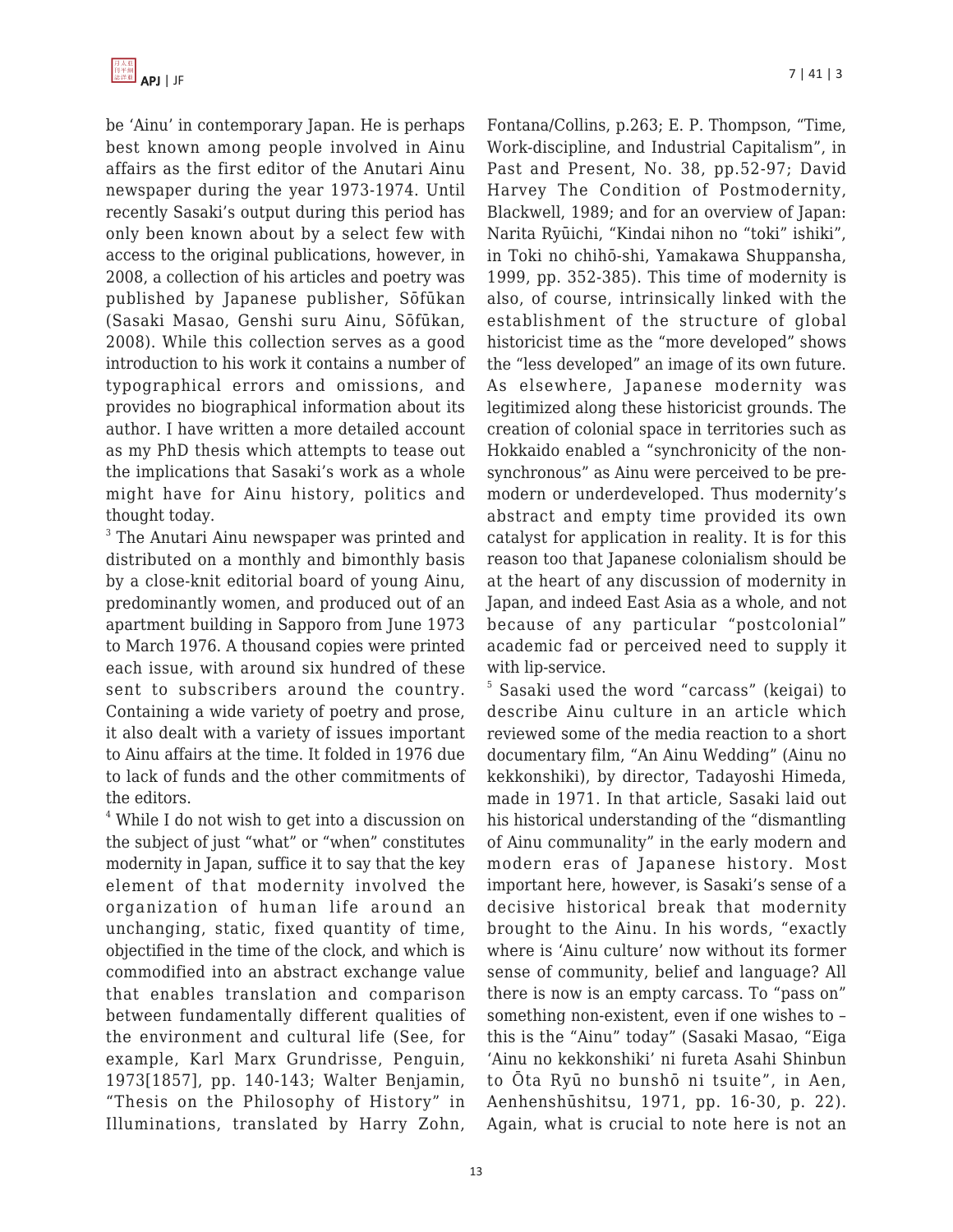argument about whether or not "Ainu culture" exists today as versions of it certainly do. What is vital to grasp in what Sasaki says is the fact that however one may wish to "revive", "promote", or "regain" that culture, it will remain exactly that – a revival and nothing more because of the historical break that modernity represents.

 $6$  It is significant to note that those politicians who have been historically most involved in Ainu politics have belonged to the old Tanaka and Takeshita factions of the LDP who came to prominence during the 1993 political crisis and who are now once again in the limelight under the DPJ's Hatoyama administration.

<sup>7</sup> The full text of the Declaration can be found on the [UN website](http://www.un.org/esa/socdev/unpfii/en/drip.html). (accessed 13/08/09).

<sup>8</sup> See, for instance, Patrick Thornberry Indigenous Peoples and Human Rights, Manchester University Press, 2002, p. 428.

9 Uemura Hideaki, "'Senjūminzoku no kenri ni kansuru kokurensengen' kakutoku no nagai michinori", in PRIME, No. 27, pp. 53-68, p. 54; Uemura Hideaki, "Nihon seifu to nihon shakai ga oubeki gimu: Ainu minzoku to senjūminzoku no kenri", in Impaction, No. 167, Imapact Publishers, 2009, pp. 62-73, p. 62. Uemura has also produced a report on how the Declaration can be applied in the Ainu's case, Uemura Hideaki, Ainu minzoku no shiten kara mita 'Senjūminzoku ni kansuru kokusai rengō sengen' no kaisetsu to riyōhō, Shimin Gaikō Center Booklet No. 3, October 2008.

 $10$  Uemura, ibid.

<sup>11</sup> UN Declaration, ibid, Article 46.

 $12$  The drafting of this law marked a shift in the stance of the Kyōkai which had until then held the position that the presence of the Hokkaido Former Natives Protection Act on the legislative books would provide more of a point of leverage than nothing at all for a more comprehensive Ainu policy. For an English translation of the law, see Appendix 2 in Richard Siddle, Race, Resistance and the Ainu of Japan, Routledge, 1996, pp. 196-200.

 $13$  In many ways, the postwar stance of the Kyōkai has reflected the continuation of its

status as a semi-governmental organization, originally created as a largely agricultural cooperative movement on 18th July 1930. Having always received an annual subsidy from the Hokkaido government, it has had to depend on the state for its power, and thus also for its membership numbers to which it distributes government policy funds. As such, with a politically conservative base membership engaged predominantly in the agricultural, forestry, fishing and manufacturing sectors, the Kyōkai has always focused on educational and employment issues. It has been difficult to translate these concerns into the language of international indigenous rights. See Siddle, as above, pp. 133-140, 147-153, 180-184, and David Howell, "Making 'Useful Citizens' of Ainu Subjects in Early Twentieth Century Japan", in The Journal of Asian Studies, Vol. 63 No. 1 (Feb 2004), pp. 5-29.

<sup>14</sup> Report of the Council of Experts on Implementation of Countermeasures for the Ainu People, p. 5. Reproduced in, Hokkaido Utari Kyōkai ed., Kokusai kaigi shiryō shū, Shadan Hōjin Hokkaido Utari Kyōkai, 2001, pp. 229-262, p. 243 (hereafter "1996 Report").

<sup>15</sup> Ainu were included in the cultural exchange program organized for the spouses of the G8 leaders in which they were lined up and photographed (on the suggestion of Hokkaido Mayor, Takahashi Harumi) wearing embroidered ruunpe Ainu robes. For the impact of the summit and indigenous peoples events organized to coincide with it, see [ann-elise](http://www.japanfocus.org/-ann_elise-lewallen/2971) [lewallen,](http://www.japanfocus.org/-ann_elise-lewallen/2971) "Indigenous at Last! Ainu Grassroots Organizing and the Indigenous Peoples Summit in Ainu Mosir" The Asia-Pacific Journal, Vol. 48-06-08, 30th November 2008. (accessed 13/08/09). It was also cited as being potentially significant to have the Ainu recognized as indigenous in a year in which the G8 summit was being held in Hokkaido, the "indigenous land of the Ainu people who make coexistence with nature a fundamental feature" of their lives. See, [Diet Resolution Calling for the](http://www.shugiin.go.jp/itdb_gian.nsf/html/gian/honbun/ketsugian/g16913001.htm) [Recognition of the Ainu People as an](http://www.shugiin.go.jp/itdb_gian.nsf/html/gian/honbun/ketsugian/g16913001.htm) [Indigenous People](http://www.shugiin.go.jp/itdb_gian.nsf/html/gian/honbun/ketsugian/g16913001.htm), Resolution No. 1, 169th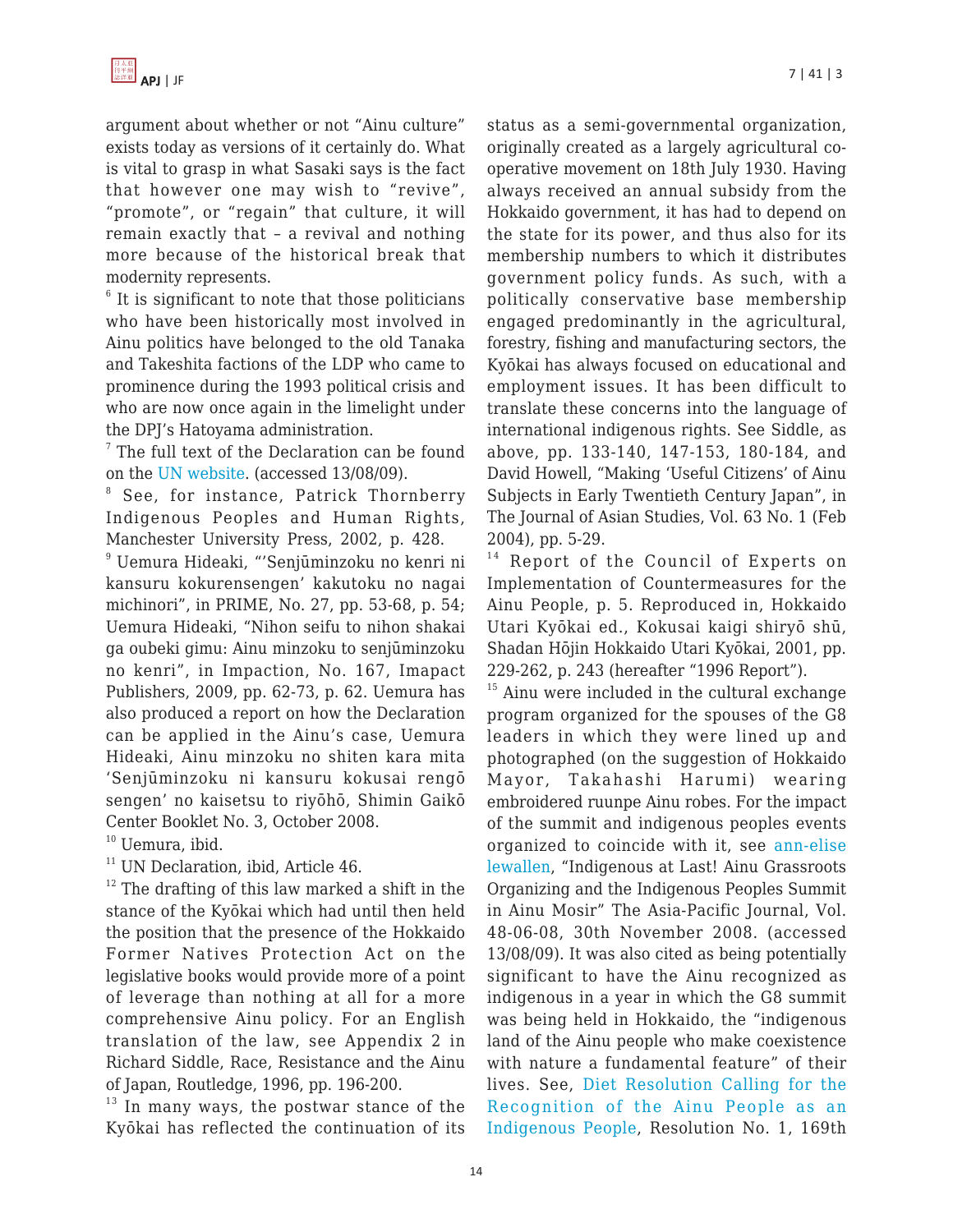

Diet, (in Japanese). (accessed 13/08/09).

 $16$  Despite his praise of Japan as "one state, one language, one nation" made at a meeting of the Tokyo Foreign Press Club in 2001, and statement to the effect that the Ainu are completely "assimilated"; Suzuki has been heavily involved in Ainu politics throughout his political career. His political influence and the shadow he has cast on Ainu politics are perhaps best illustrated by his role in the appointment of a key supporter of his, Sasamura Jirō, as President of the Utari Kyōkai in the lead up to passing the Ainu Cultural Promotion Act, and also his appointment of Tahara Kaori as a New Party Daichi candidate in the 2005 general election. See, Richard Siddle, "An Epoch-Making Event? The 1997 Ainu Cultural Promotion Act and its Impact", Japan Forum, Vol. 14 No. 3, 2002, pp. 405-423, pp. 417-418, and the Japan Times article, ["Ainu](http://search.japantimes.co.jp/cgi-bin/nn20070717f1.html) [Candidates Political Hopes Hinge on](http://search.japantimes.co.jp/cgi-bin/nn20070717f1.html) [Controversial Figure."](http://search.japantimes.co.jp/cgi-bin/nn20070717f1.html) (accessed 13/08/09).

<sup>17</sup> Diet Resolution Calling for the Recognition of the Ainu People as an Indigenous People, ibid.

<sup>18</sup> Diet Resolution Calling for the Recognition of the Ainu People as an Indigenous People, ibid.

<sup>19</sup> For some it was somewhat ironic that the Chief Cabinet Secretary at this moment was the son of former Hokkaido Mayor, Machimura Kingo, who, in a meeting in 1969 with the then Utari Kyōkai President, Nomura Giichi, had advised against the Ainu being included in the Dōwa Special Measures Law which aimed at raising the living standards and encouraging assimilation among the Burakumin – a nationwide government act. This action, in turn, led to the only regionally based Hokkaido Utari Welfare Measures, under which during a fourteen year period beginning in 1974 over 34 billion yen was funneled into Ainu communities. This was predominantly infrastructure investment and had very little effect on socioeconomic conditions. By the 1990s, rates of interest on loans and low-cost housing which were also covered by the Countermeasures became little different from the commercial sector. See Takeuchi Wataru, Nomura Giichi to

Hokkaido Utari Kyōkai, Sōfūkan, 2004, pp. 114-118, and Siddle, Race, Resistance and the Ainu of Japan, as above, pp. 168-170.

 $20$  The members of the Council were: Hokkaido Ainu Kyōkai President, Katō Tadashi; National Institute for the Humanities and National Museum of Ethnology Professor and historian, Sasaki Toshikazu; Head of Hokkaido University's School of Law and its Center for Ainu and Indigenous Studies, Tsunemoto Teruki; Hokkaido Mayor, Takahashi Harumi; President of the New National Theatre, Tōyama Kazuko; Tokyo University Professor and historian, Masanori Yamauchi (the only member of the Council who was also on the 1995-6 Council); Andō Nisuke, Head of the Kyōto Human Rights Research Institute; and Professor Emeritus of Kyōto University and constitutional law specialist, Satō Kōji – who sat as the Council's Chair. Whereas this time emphasis was placed on allowing Ainu and Ainu specialists to participate in the process, there was no major symbolic gesture towards placing Ainu policy within the narrative of Japanese national identity as there had been with the nomination of novelist Shiba Ryōtarō to take part last time. However, the result still reflects Shiba's significant influence on the last panel. See the article, "'Shiba-shikan' iro koku hanei" in Hokkaido Shinbun (evening edition), 2 April 1996, p. 10.

<sup>21</sup> This point was made by former activist and Ainu historian, Kōno Motomichi, in his article, "Seisō no gu ni sareru senjūminronsō", Hoppō Jānaru, Vol. 7 No. 1, 2008, pp. 42-43.

 $22$  The author, Russia specialist and former foreign affairs bureaucrat, Satō Masaru, who was arrested alongside Suzuki Muneo on corruption charges in 2002, has consistently made a point of linking Ainu indigenous rights with the Northern Territories issue. See, for instance, Satō Masaru, "Sanshūzenkai icchi de saitaku sareta 'Ainu senjūminzoku ketsugi' ga tai-ro ryōdo kōshō no 'kirifuda' to naru", SAPIO, 23/07/08.

 $23$  It is notable that during a meeting with Hatoyama a week before he took office as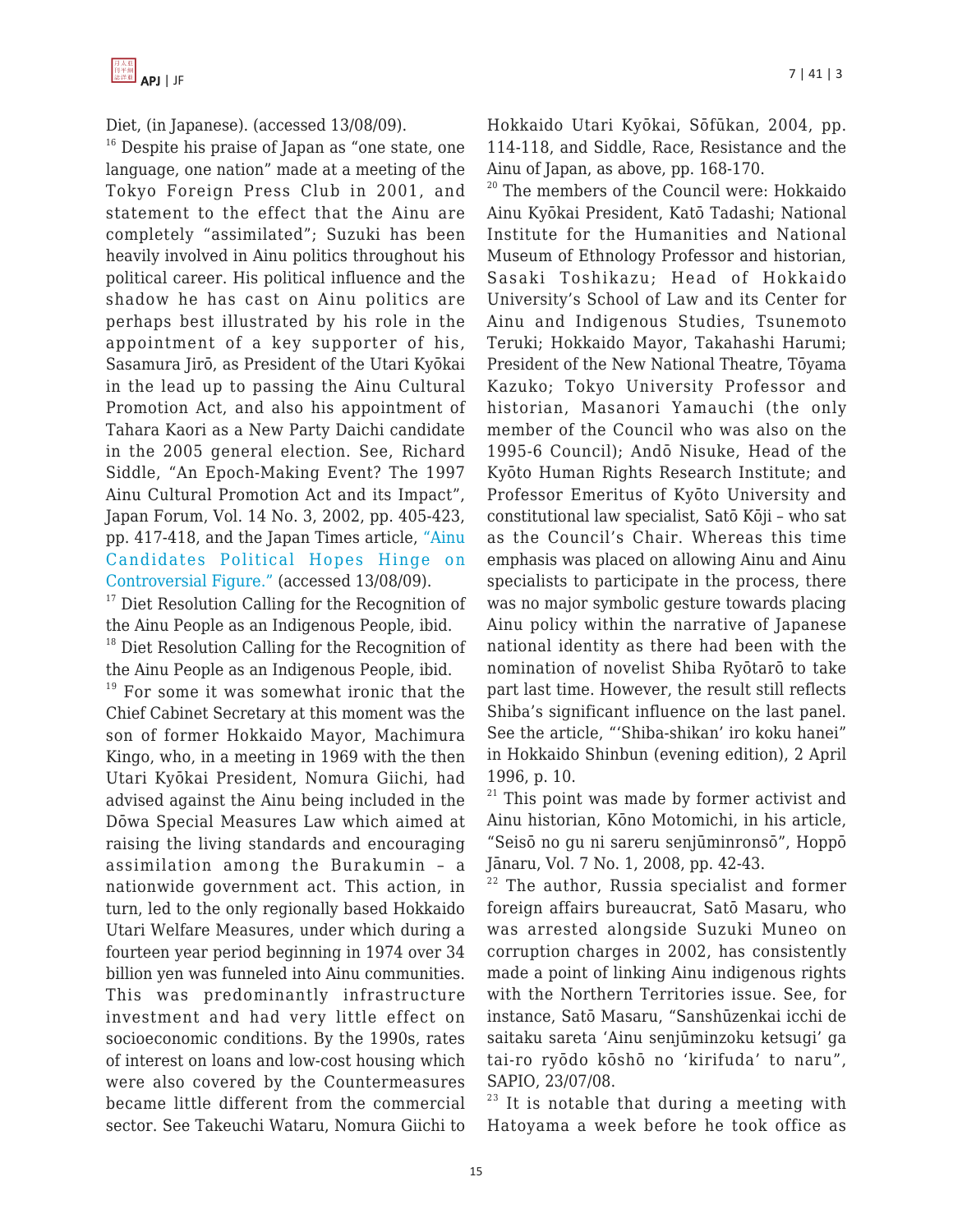Prime Minister, Ainu Kyōkai leader Katō Tadashi specifically asked him to mention the Ainu to Obama during their first scheduled meeting. [Link](http://mytown.asahi.com/hokkaido/news.php?k_id=01000760909100001) (accessed 28/9/09).

 $24$  For a detailed outline and assessment of the impact of that Act, see Siddle "An Epoch Making Event?" ibid.

 $25$  This point is well made by Michiba Chikanobu in his, "'Sengo' to 'senchū' no aida: jikoshiteki 90-nendai-ron", Gendai Shisō, Vol. 33 No. 13, 2005, pp. 134-152, p. 143.

<sup>26</sup> To this extent FRPAC publishes an annual run down of its finances and how they have been put to use, both online and in print form. This could be argued to have had a detrimental effect and created a source of infighting, even among Ainu engaged in cultural activities, as one can read clearly who is getting what money and what they have done with it each year. There have also been a number of reports concerning the financial embezzlement of FRPAC funds. For FRPAC's financial reports see their website (in Japanese) [here.](http://www.frpac.or.jp/) For reports on the supposed embezzlement of FRPAC funds, albeit fairly hyped, see the January special edition of Hoppō Jānaru, 2004.

 $27$  It is disinterested, of course, from the point of view of the national government. As to FRPAC's committees, they tend to be made up of Ainu Kyōkai directors, former Council of Expert members, and other interested parties. In this sense, a good deal of nepotism has arisen in deciding who gets what funding for which projects.

<sup>28</sup> Act for the Promotion of Ainu Culture, the Dissemination of Knowledge of Ainu Traditions, and an Educational Campaign (Ainu Cultural Promotion Act), Law No. 52, 1997, Article 2.

<sup>29</sup> Concern over the opinions of the Asahikawa Ainu Council in making this decision are cited in then Chief Cabinet Secretary, Igarashi Kōzō's memoir, Kantei no rasen kaidan: shiminha kanbōchōkan funtōki, Kyōsei, 1998, p. 187, and Council of Experts member, Masanori Yamauchi's Sekai article written soon after the presentation of the 1996 report, "Ainu shinpō wo dō kangaeru ka? Minzoku to bunka to

kyōzoku ishiki", Sekai, June 1996, pp. 153-168.  $30$  1996 report, ibid, p. 8.

<sup>31</sup> Siddle, "An Epoch-Making Event?", ibid, p. 415.

<sup>32</sup> [Yamauchi Masanori](http://sankei.jp.msn.com/culture/academic/090810/acd0908100308003-n1.htm), "Ainu minzoku no songen no tame ni", Sankei News, 10/08/09. (accessed 13/08/09).

<sup>33</sup> ["Ainu minzoku no kakusa kaishō… Seifu,](http://www.yomiuri.co.jp/politics/news/20090729-OYT1T00815.htm?from=navlp) [gutaiteki kentō he"](http://www.yomiuri.co.jp/politics/news/20090729-OYT1T00815.htm?from=navlp), Yomiuri Online, 29/07/09. (accessed 13/08/09).

 $34$  This promise was also swiftly met as a 'Comprehensive Ainu Policy Office' was set up within the Cabinet Secretariat on 12th August 2009 headed by the Ministry of Land, Infrastructure, Transport and Tourism's Hokkaido Office Councilor, Akiyama Kazumi. [Link](http://www.hokkaido-np.co.jp/news/politics/182470.html) (accessed 17/08/09). A number of developments have also begun concerning the financing of any new policies. For example, on 28th August 2009, the Ministry of Justice announced its budget for 2010 which included ten million yen for "Human Rights educational activities concerning the Ainu problem", to be spent on printed and internet promotional materials (Hokkaido Shinbun, 29th August 2009). The Hokkaido branch of the Ministry of Land, Infrastructure, Transport and Tourism also announced 21 million yen for surveying the promotion and dissemination of the "traditional culture of the Ainu people" in its 2010 budget on 31st August (Mainichi Shinbun, 1st September 2009). The Hokkaido government has also decided to allocate 200 million yen to its Ioru Saisei programs being carried out in Shiraoi and Biratori (Hokkaido Shinbun, 9th September 2009) (See note 38).

 $35$  This was the explanation given by Cabinet Deputy Vice-Minister, Watanabe Yoshiki, when asked about Ainu inclusion in 1996. See Hokkaido Shinbun 2 April 1996.

<sup>36</sup> Both born in Hokkaido, Sasaki is a historian of early-modern Ainu material culture and Tsunemoto is a constitutional law specialist whose involvement in Ainu affairs includes the Nibutani Dam Case of the 1990s.

 $37$  The full text of the report (in Japanese) can be downloaded online from the Prime Minister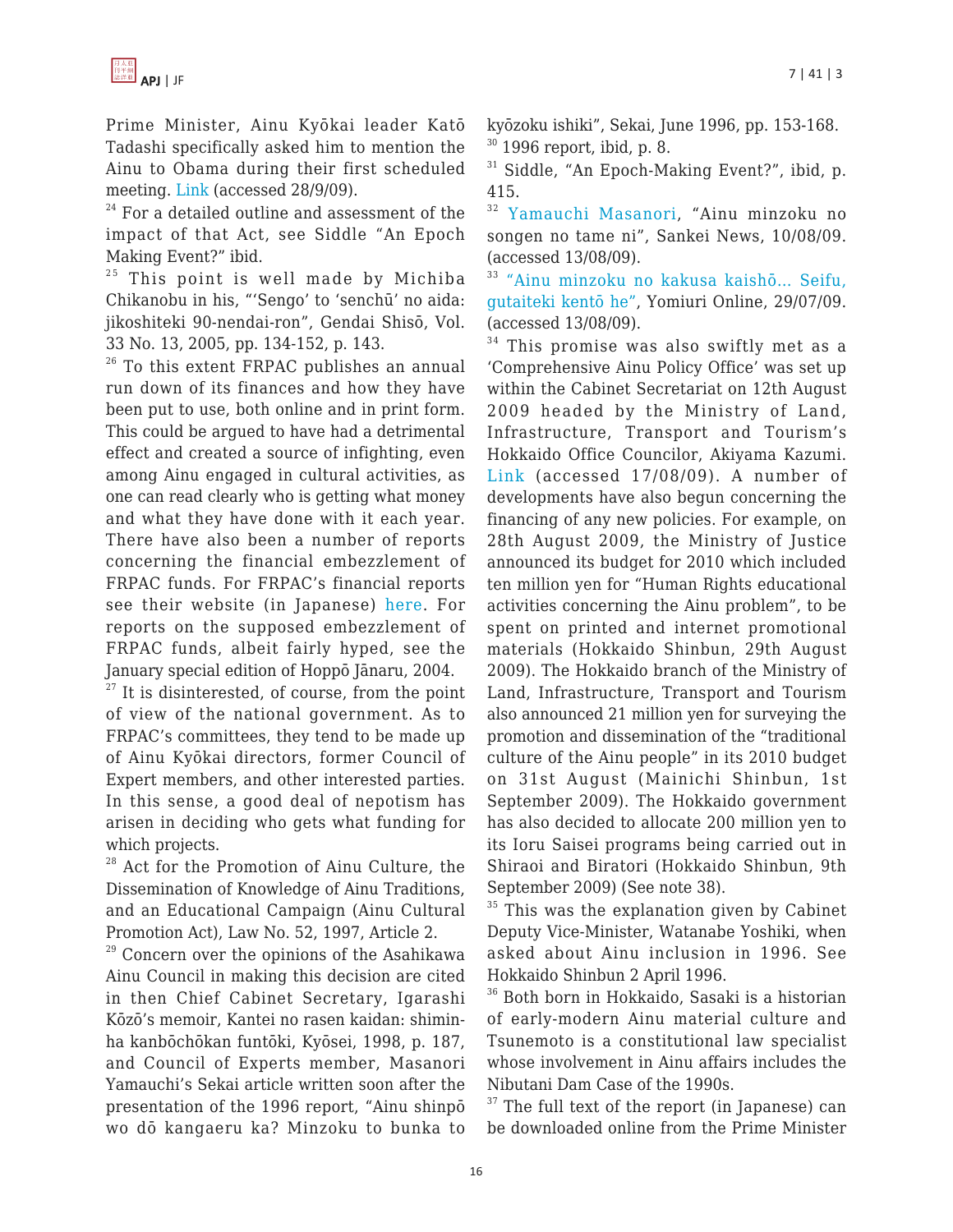and Cabinet's [website](http://www.kantei.go.jp/jp/kakugikettei/index.html). (accessed 13/08/09). The reference to the Ainu language as the "core" of their identity appears on p. 35. It is also labeled as the genten, or "source" of their identity on the previous page.

<sup>38</sup> For a simple explanation of the Ioru saisei jigyō, including PDF diagrams of how Hokkaido conceives the finished project (in Japanese), see the Hokkaido government website [here](http://www.pref.hokkaido.lg.jp/ks/sum/soumuka/ainu/news01_iorusuisin1.htm) (accessed 13/08/09).

<sup>39</sup> Report of the Council of Experts on the Implementation of Ainu Policy (hereafter "2009 report"), pp. 33-34.

<sup>40</sup> The question of comparison, particularly in indigenous studies, remains a complicated one. In many ways the category of the "indigenous" has enabled an easy universalism through which comparative studies on indigenous peoples can be carried out around the world and compared in a similar manner to what Naoki Sakai has called the logic of "cofiguration". Under the logic of "co-figuration" the "Ainu" are construed simply as a particular Japanese example of the "indigenous" whole. In other words, "co-figuration" is a process through which the often incommensurable is rendered as fixed and unchanging difference according to an overarching logic of symmetry and temporal equivalence (See Naoki Sakai Translation and Subjectivity: On "Japan" and Cultural Nationalism, Minnesota University Press, 1997, p. 52). It is quite clear that the category of the "indigenous" has enabled what are ultimately colonial strategies of comparison and much of the discussion in groups like the UN Working Group on Indigenous Peoples has revolved around how to deal with these issues. A more thoughtful line of comparison might consider something like Sasaki Masao's logic of the "situation" as laid out here. After all, what might it mean to consider the "American Indian as a situation", or the "Aborigine as a situation" – i.e. as remnants of the aporia that created the modern world?

 $41$  2009 report, pp. 31-32.

 $42$  See Siddle, Appendix 2, pp. 198-199.

 $43$  2009 report, ibid, pp. 37-38.

 $44$  2009 report, pp. 38-39.

<sup>45</sup> 2009 report, pp. 27-28. The argument here in the report is derivative of that put forward by liberal political theorists such as Will Kymlicka. Council member Tsunemoto has often quoted Kymlicka in order to highlight the potential compatibility between indigenous rights and the Japanese constitution (See, for instance, his ["Constitutional Protection of Indigenous](http://eprints.lib.hokudai.ac.jp/dspace/bitstream/2115/15017/1/51(3)_p320-310.pdf) [Minorities",](http://eprints.lib.hokudai.ac.jp/dspace/bitstream/2115/15017/1/51(3)_p320-310.pdf) in Hōdai hōgaku ronshū, Vol 51 No 3, 2000. (accessed 28/9/09)). Kymlicka's argument is that indigenous people are owed self-government because without such rights they are in danger of losing access to a secure societal culture which provides the context in which their rights as individuals are rendered meaningful. It need not be repeated that Kymlicka is predominantly interested in finding a consensus between indigenous rights and the liberal legal frameworks of modern nation states This would be opposed those who highlight the potential of indigenous rights to fundamentally alter such frameworks (For instance, Paul Patton, "Nomads, Capture and Colonization" in Deleuze and the Political, Routledge, 2000, p. 129).

 $46$  2009 report, ibid, pp. 30.

 $47,2009$  report, pp. 39.

 $48$  2009 report, pp. 38-39.

<sup>49</sup> Having enjoyed a peak after the introduction of the Utari Welfare Countermeasures in 1974, the membership of the Hokkaido Ainu Kyokai has been undergoing a steady decline. This is due, in some part, to disillusion with its organizational structure, but also because of the more general economic prosperity achieved during the following decades. With a current membership of less than 4000 – representing less than 15% of the official Ainu population of 23,767 in 1999 – the ability of the Kyōkai to remain a representative body for the "Ainu People" is now under question (for Kyōkai membership numbers see [this link\)](http://www.ainu-assn.or.jp/data/pdfupld/pdffile/1243047527__shibucyouichiran.pdf accessed 5/10/09). As Kyōkai Vice-President, Akibe Tokuhei put it in a recent article, perhaps the most serious implication of the new report for the Kyōkai now is "in what ways we can organize, or, for instance, in what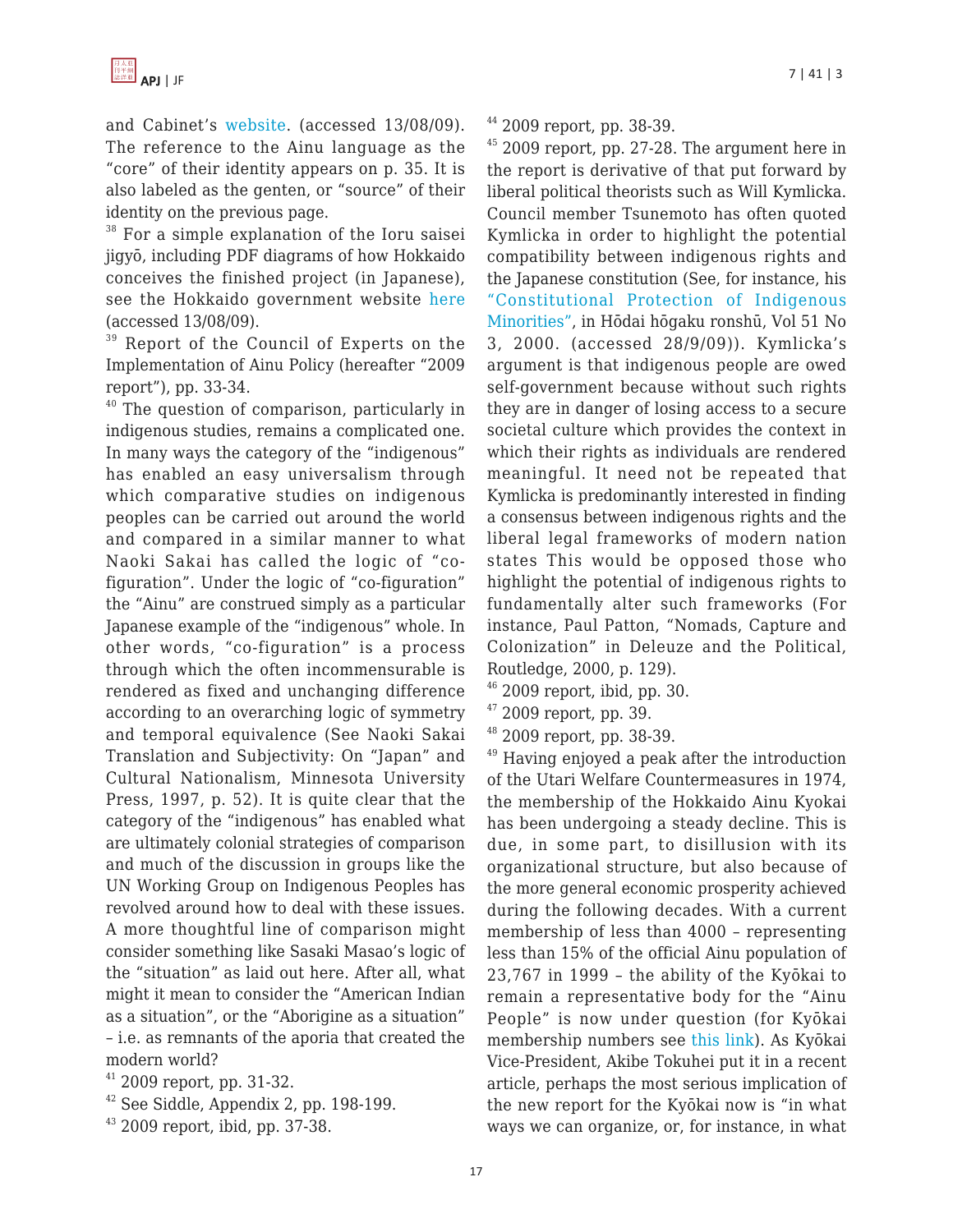ways can we link an understanding of Ainu as individuals with the perspective of being a Hokkaido Utari [sic] Kyōkai member?" Akibe Tokuhei, "Ima Ainu minzoku wa nani wo subeki ka: jiko ninshiki to kōdō", Impaction, No. 167, 2009, pp. 12-16, p. 14. There is also talk within the Kyōkai of using the separate population registers, or ninbetsuchō, that were taken when Ainu were entered into the Japanese family register system from 1875-1876, as a method for identifying Ainu today, as well as whether they are qualified to be the beneficiaries of any new policy. This would potentially contradict the Council of Experts report which sees Ainu "identity" as fundamentally self-determined. See Abe Yupo, "Ima sugu ni demo dekiru koto wa aru: Ainu minzoku no yōkyū to senjūken", Impaction, No. 167, 2009, pp. 17-21.

<sup>50</sup> This is particularly noticeable in the opinions expressed by legal specialists and non-Ainu Japanese advocates of indigenous rights when they offer to support Ainu political efforts, but then expect Ainu to get their house in order and come up with a collective set of demands as their part of the bargain. No matter how this is explained away as their not wanting to infringe on the Ainu's right to selfdetermination, to ignore a situation in which there is no real consensus – partly due to the legacy of colonialism (from which urban, working class Ainu of mixed-decent are probably now the most deeply affected) – and partly to regional factors such as the fact that various Ainu groups lived spread out across the vast region of Hokkaido, Sakhalin and the Kurils in the first place – resulting in still noticeable regional differences today. Why should it be up to Ainu to deal with this when it is these advocates that want to support them? There are of course grassroots forums with agendas quite different from that of the Ainu Kyōkai, however, this tension between autonomy and the seeking of state and societal resources to underline it still defines the parameters of their actions. As long as being "Ainu" is an interpellation, a "situation" in

Masao Sasaki's sense, then there can be no real autonomy as "Ainu". That sense of autonomy must be found elsewhere.

<sup>51</sup> Wendy Brown, "Neoliberalism and the End of Liberal Democracy", in Edgework, Princeton University Press, 2005, pp. 37-59, p. 42.

<sup>52</sup> The initial re-categorization of the Ainu as "former natives" happened in the last decade of the 19th century as Hokkaido's immigrant population was growing almost annually by the hundred-thousands. See chapter 2 of Siddle Race, Resistance and the Ainu of Japan, ibid.

<sup>53</sup> In this sense, and this sense only, the otherwise self-serving and contradictory claims currently being made against Ainu indigeneity by the political manga artist Kobayashi Yoshinori under the heading "the Ainu as Japanese nationals" (Nihon kokumin toshite no Ainu) are in fact correct. However, Kobayashi has not noticed the aporia through which, after modernity, in order to create a sense of practical national belonging, "the Ainu" had to be construed as forever not quite there yet by their very nature. Instead, he hopes to finally accept the Ainu into the bosom of the national community as equal Japanese nationals free of discrimination and with no need for separate and special indigenous rights. In doing so, however, he manages to illustrate perfectly the fact that it is he who is in possession of a sense of practical national belonging enabling him to accept the Ainu into his community. Despite his reputation as a right-winger, in many ways, Kobayashi is little more than a modern liberal democrat. See, Kobayashi Yoshinori ed., Washizumu: tokushū nihon kokumin toshite no Ainu, Vol. 28, Shōgakkan, 2008.

<sup>54</sup> This is also why, for instance, Katsuya Hirano's notion of "colonial translation", or the consistent movement of deterritorialisation and reterritorialization, is so important for modern Ainu history. In many ways, Ainu history has been a repetition of these twin movements, from the initial incorporation of Ezochi and the dismantling of the basho tributary fishery system leading Ainu to be thrown into the developing colonial Hokkaido economy